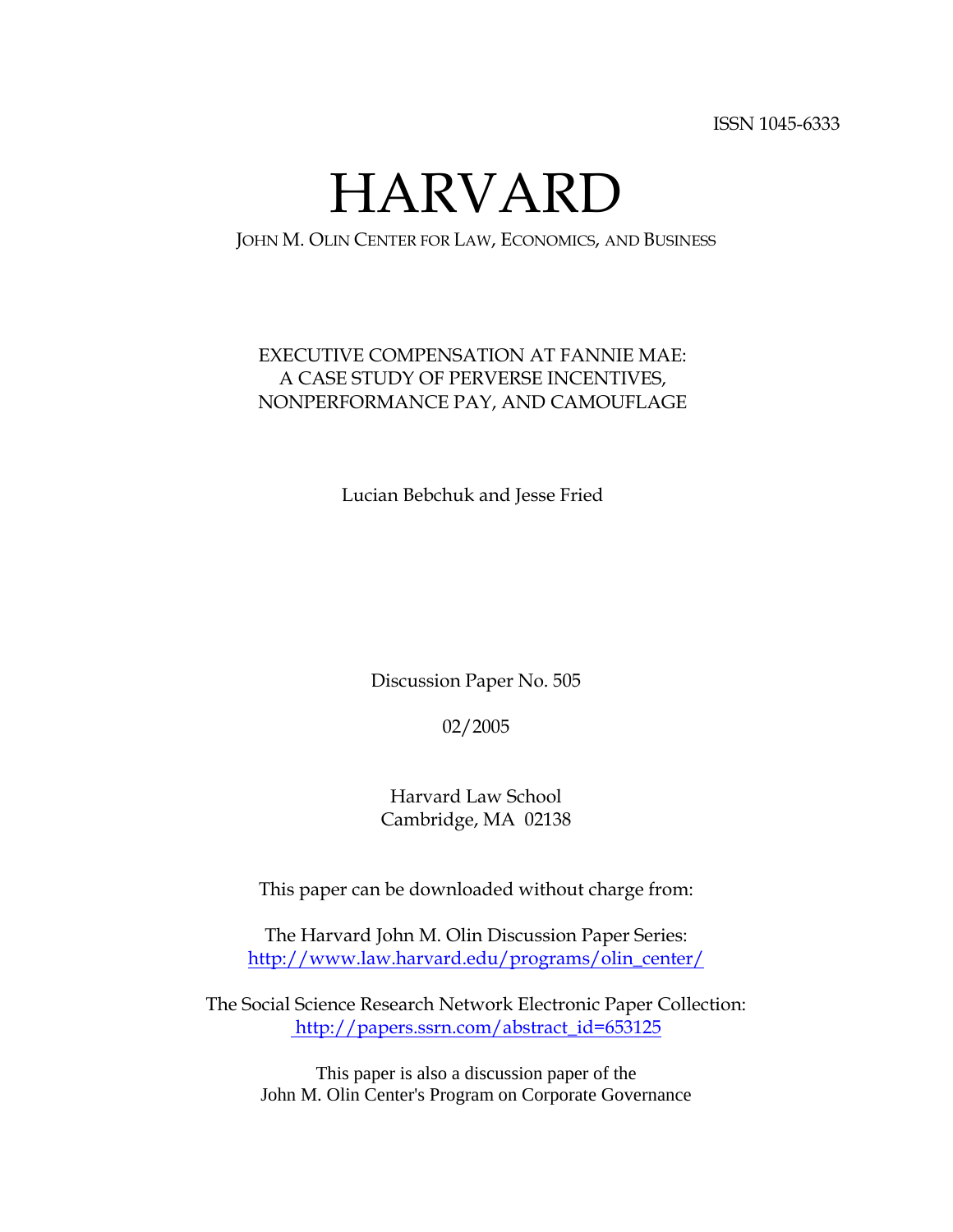# Executive Compensation at Fannie Mae:

A Case Study of Perverse Incentives, Nonperformance Pay, and Camouflage

Lucian Bebchuk<sup>\*</sup> and Jesse Fried<sup>\*\*</sup>

This paper examines Fannie Mae's executive compensation arrangements during the period 2000-2004. We identify and analyze four problems with these arrangements. First, by richly rewarding executives for reporting higher earnings, without requiring return of the compensation if earnings turned out to be misstated, Fannie Mae's arrangements provided perverse incentives to inflate earnings. Second, Fannie Mae's arrangements provided soft landings to executives who were pushed out by the board for failure; expectation of such outcome adversely affected ex ante incentives. Third, even if the executives had retired after years of unblemished service, the value of their retirement packages would have been largely unrelated to their own performance while in office, weakening the link between pay and performance. Fourth, both when promising retirement payments to executives and when making these payments, Fannie Mae's disclosures obscured rather than made transparent the total values of the executives' retirement packages. Because many other companies have practices similar to Fannie Mae's, our study highlights some general problems with existing pay practices and the need for reform.

JEL Classification: D23, G32, G34, G38, J33, J44, K22, M14

 $\overline{a}$ 

Keywords: Executive compensation, agency problems, pay for performance, nonperformance pay, performance pay, soft landing, golden goodbyes, camouflage, misreporting, restatement, earning manipulation, incentives.

<sup>∗</sup> Professor of Law, Economics, and Finance, and Director of the Program on Corporate Governance, Harvard Law School.

<sup>\*\*</sup> Professor of Law, University of California at Berkeley. We would like to thank Brian Foley of the compensation consulting firm Brian Foley  $\&$  Co. for very helpful discussions, and Laura Knoll for excellent research assistance. This paper applies the framework put forward in our recent book, PAY WITHOUT PERFORMANCE: THE UNFULFILLED PROMISE OF EXECUTIVE COMPENSATION (Harvard University Press 2004), to Fannie Mae's executive compensation practices during the period 2000-2004. For financial support, we wish to thank the Nathan Cummins Foundation, the Guggenheim Foundation, the Harvard John M. Olin Center for Law, Economics, and Business, the Berkeley Committee on Research, and the Boalt Hall Fund. © Lucian Bebchuk and Jesse Fried 2005. All rights reserved.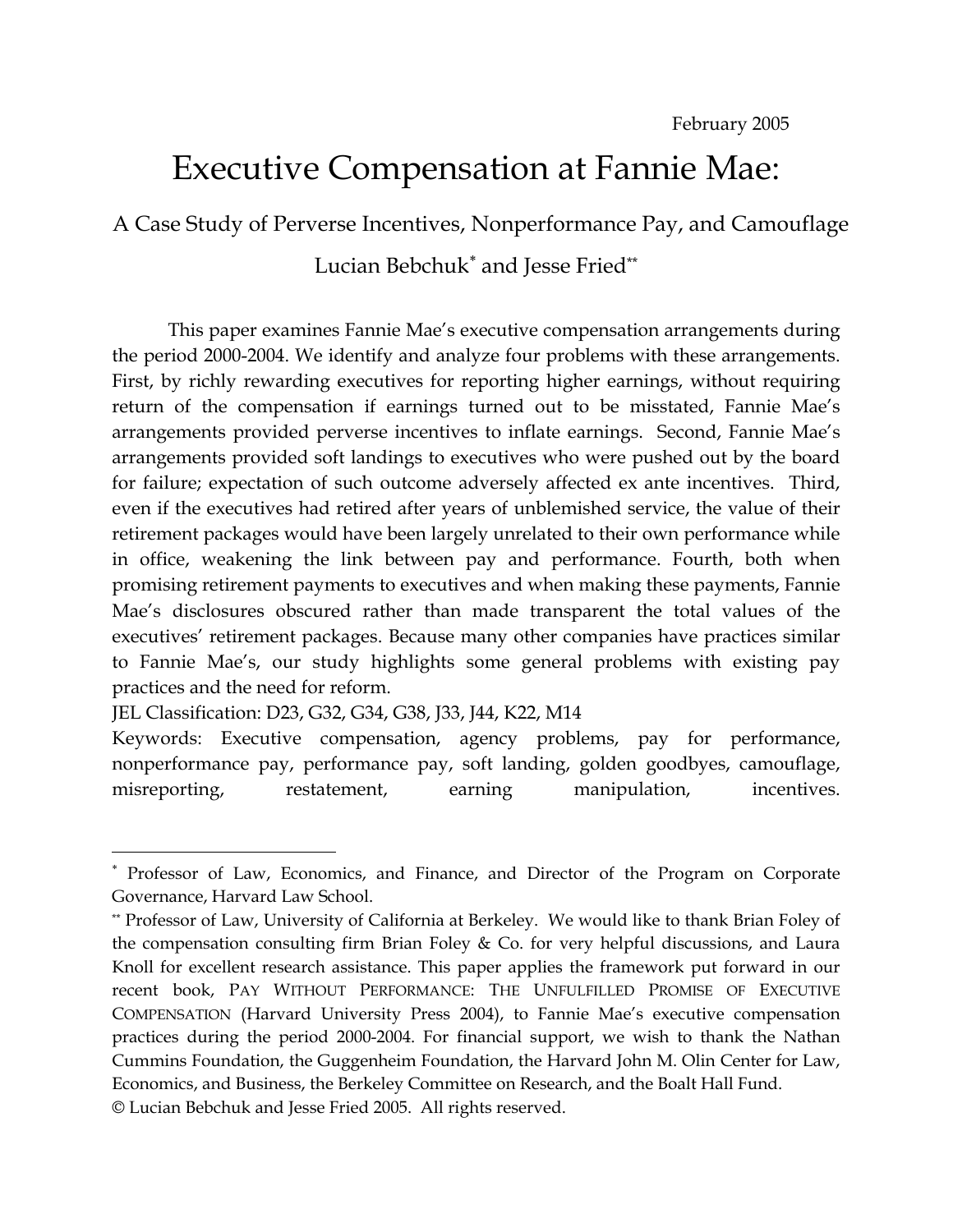In December 2004, the board of the Federal National Mortgage Association ("Fannie Mae"), a financial company of great importance in the US economy, asked CEO Franklin Raines and CFO Timothy Howard to step down. The departure of the two executives followed a determination by the SEC that Fannie Mae had inflated its earnings over the last several years. The company may be required to restate its earnings by as much as \$9 billion, which would wipe out more than half of the company's total reported profits from 2001-2003. The departures of the two executives were classified as "retirements," and Fannie Mae revealed in an SEC filing the terms of the generous retirement packages with which they are leaving.1

 This paper examines Fannie Mae's executive compensation arrangements during the period 2000-2004. We consider the compensation paid to the executives while they served as well as their retirement packages. We identify and analyze four problems with Fannie Mae's executive pay arrangements:

- (1) Perverse Incentives: Fannie Mae's compensation arrangements richly rewarded its executives for reporting higher earnings without requiring them to return the compensation if the earnings turned out to be misstated, thus providing incentives to inflate earnings.
- (2) Soft Landing: Fannie Mae's arrangements provided a soft and generous landing to executives who were pushed out by the board for failure; expectation of such an outcome adversely affects ex ante incentives.
- (3) Pay Decoupled from Performance: Most of the executives' retirement payouts were totally unrelated to firm performance, thus greatly increasing the fraction of their total compensation that was decoupled from the managers' own contribution to firm value.
- (4) Camouflage: Fannie Mae obscured rather than made transparent the total values of the executives' retirement packages.

<sup>1</sup> Form 8-K filed December 19, 2004.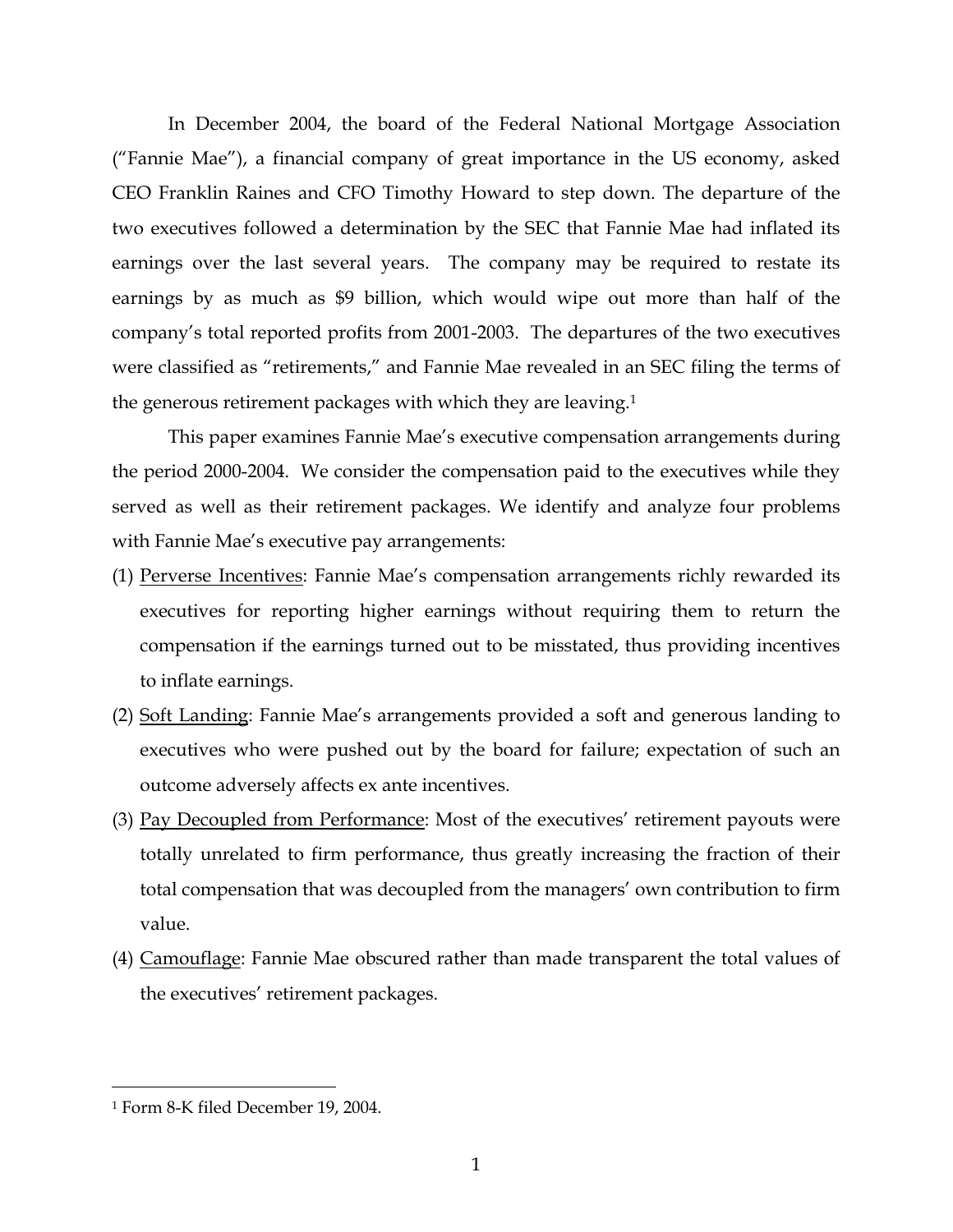We do not know, nor do we want to speculate as to, whether the dilution and perversion of incentives produced by Fannie Mae's compensation arrangements in fact affected the executives' decisions – about accounting or anything else – prior to their departures. Raines and Howard may have acted throughout their service with the utmost dedication to Fannie Mae and its shareholders. Our claim is merely that Fannie Mae's pay arrangements, which are typical of pay arrangements given to public company executives, did not strengthen the managers' incentives to enhance shareholder value but rather weakened and distorted them. As we discuss below, there is empirical evidence that, in the aggregate, pay arrangements at public companies have influenced executives to inflate earnings.

 We also should stress at the outset that, even though Fannie Mae's story has received significant attention due to the prominence of the company and its CEO, the importance of this case for our purposes is that it reflects current practices rather than presents an exceptional aberration. As we document in a recently published book,<sup>2</sup> the types of problems found at Fannie Mae have long been endemic among public firms.

To begin, firms often base bonuses and other forms of incentive compensation on earnings figures that can be manipulated, and commonly give managers broad freedom to choose when they sell shares. Thus, the structure of both equity and non-equity compensation provides executives with incentives to inflate short-term earnings at the expense of long-term shareholder value. In addition, executive pay arrangements commonly provide soft landings – even when executives are pushed out by the board for failure. The generous treatment of managers who have performed poorly weakens their incentives, thereby imposing costs on shareholders both ex ante and ex post. Directors also often alleviate their personal discomfort, at shareholders' expense, by authorizing large gratuitous benefits beyond those to which executives are contractually entitled.

-

<sup>2</sup> LUCIAN BEBCHUK & JESSE FRIED, PAY WITHOUT PERFORMANCE: THE UNFULFILLED PROMISE OF EXECUTIVE COMPENSATION (2004) [hereinafter PAY WITHOUT PERFORMANCE].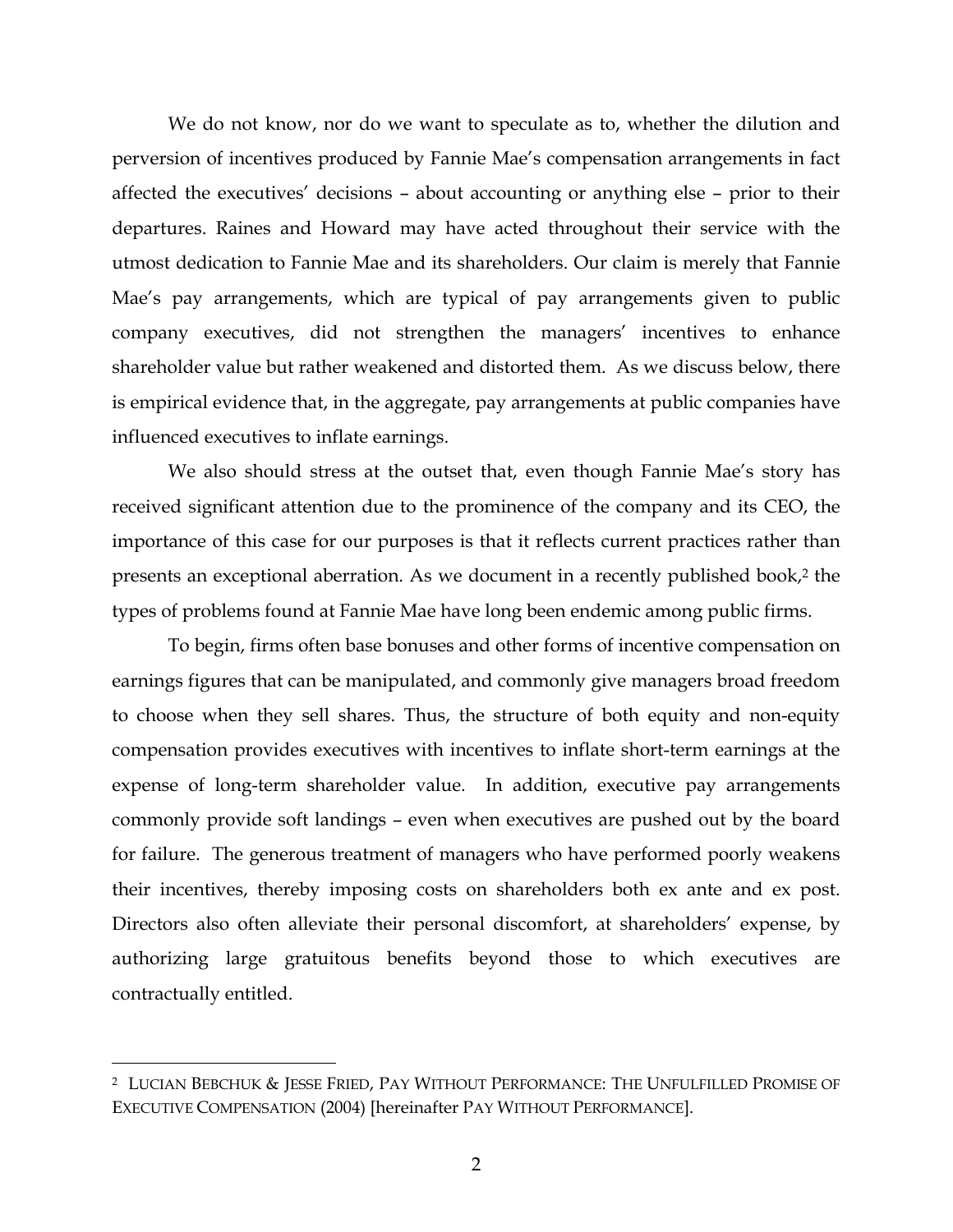Furthermore, after executives leave – whether as a result of retirement, resignation, or being forced out – they often receive substantial retirement payouts that are unrelated to firm performance, greatly increasing the fraction of total compensation that is performance-decoupled. And firms commonly take steps to obscure rather than make transparent the total value of executives' retirement packages.

The case of Fannie Mae thus highlights how important it is to reform current compensation practices. Given most companies' failure to make pay any more transparent than is required by law, the SEC should adopt tighter disclosure requirements that, among other things, require companies to put a dollar figure on any retirement benefits that companies promise their executives. Institutional investors should press companies to improve the link between pay and long-term shareholder value by, among other things, not tying compensation to short-term earnings figures and stock price movements and adopting contractual provisions that reduce termination payoffs to failing executives. Most importantly, we must adopt reforms that make boards more accountable to shareholders and more attentive to the costs imposed on them by flawed pay arrangements.

Before proceeding, we should emphasize that, consistent with our general approach, we do not question the absolute levels of compensation provided to Fannie Mae's executives.<sup>3</sup> We do not know whether Raines was worth the dozes of millions of dollars he was paid for several years of service as a CEO. Rather, our concern is with both the structure and disclosure of the executives' compensation. Even if Raines were worth the amount he was paid, it is far from clear that Fannie Mae's board should have (i) structured the compensation package in a way that rewards higher reported annual earning figures, regardless of later restatements; (ii) included as a major element of Raines' compensation package retirement payments whose value was unrelated either to the performance of the company during Raines' service or to the reasons for Raines'

-

<sup>3</sup> *See id.* at ch. 1.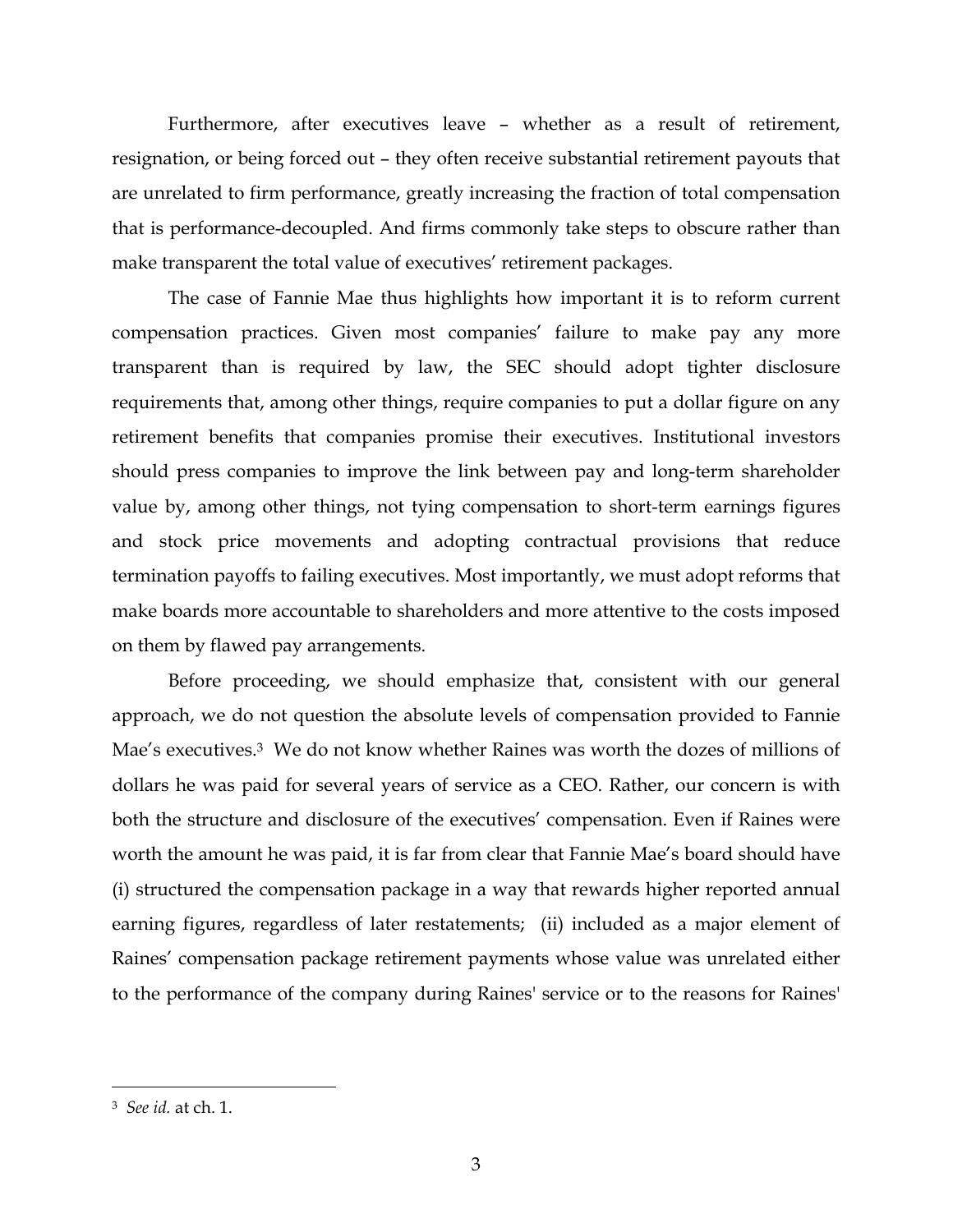departure; or (iii) not made transparent the value of Raines' retirement package either when it was contractually promised or when it was actually paid.

The remainder of this paper proceeds as follows. Section I shows how Fannie Mae's compensation arrangements – like those of many other public companies – provided its executives with an incentive to manipulate earnings. Section II describes the soft landings enjoyed by Fannie Mae's executives even though they were forced out, as is typical for managers departing in such circumstances. Section III explains that, because of the amount and structure of the executives' retirement packages, much more of their compensation was decoupled from their own performance than appears at first glance. Section IV considers what Fannie Mae did – and chose not to do – to camouflage the amount of the executives' retirement packages. Section V concludes.

#### I. INCENTIVES TO INFLATE EARNINGS

Executive compensation is reported in firms' annual proxy statements filed with the SEC. Most salient for investors and researchers is the information reported in the "summary compensation table." That table divides the compensation of each of the top-five executives into a number of categories. The four main categories are: (1) salary; (2) annual bonus; (3) option/restricted stock grants; and (4) long-term incentive plan (LTIP) payouts. Both current-year and prior-year amounts for each category are included. A simplified version of Fannie Mae's summary compensation tables filed in 2003 and 2003 – showing entries for Raines – appears below.4

<sup>4</sup> We rounded the amounts to the nearest thousand dollars.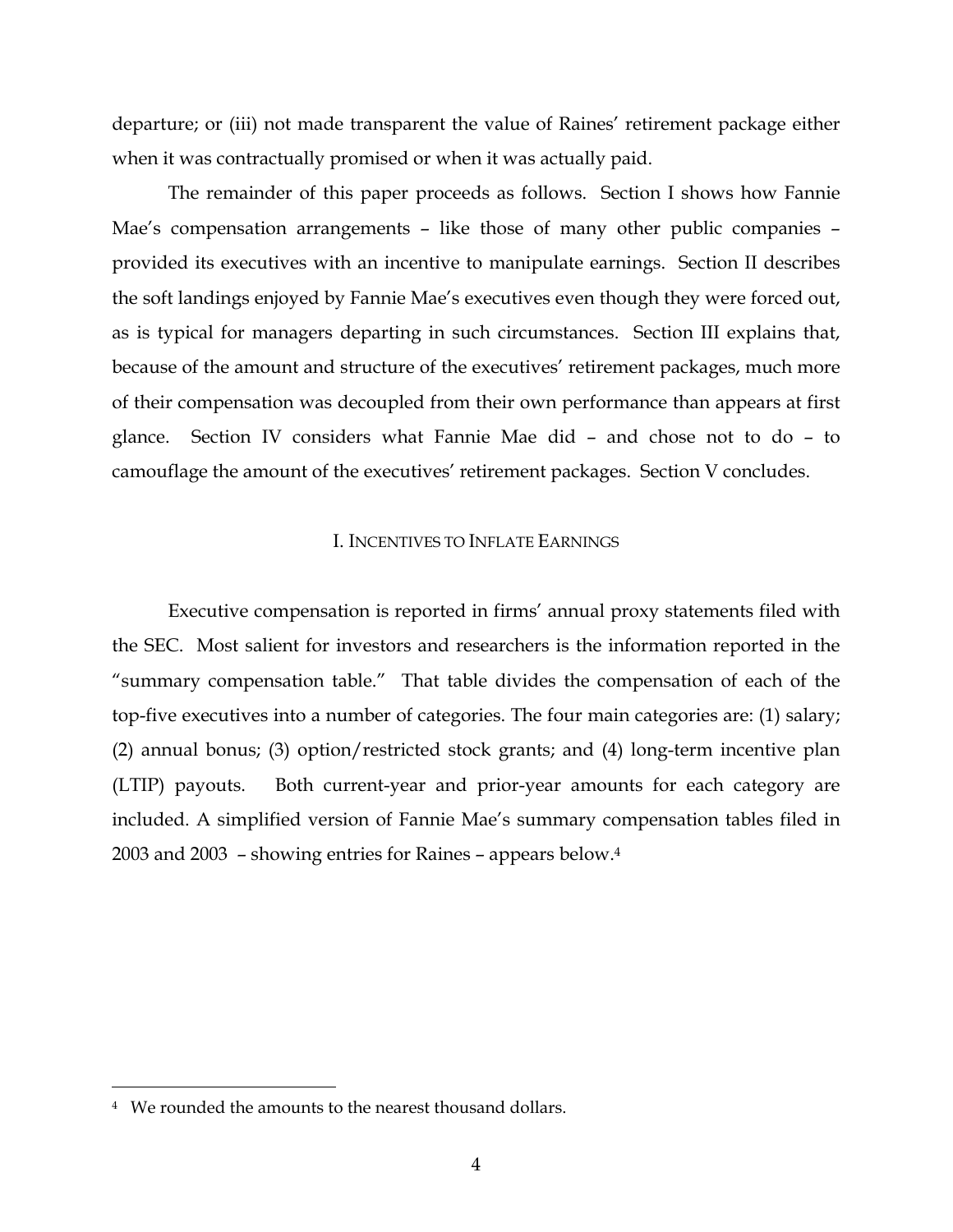| Year | Salary    | <b>Bonus</b> | Options/Stock <sup>5</sup> | <b>LTIP</b>  |
|------|-----------|--------------|----------------------------|--------------|
| 2003 | \$992,000 | \$4,180,00   | \$3,007,000                | \$11,621,000 |
| 2002 | \$992,000 | \$3,300,000  | \$6,680,000                | \$7,234,000  |
| 2001 | \$992,000 | \$3,125,000  | \$7,946,000                | \$6,803,000  |
| 2000 | \$992,000 | \$2,481,00   | \$5,829,000                | \$4,589,000  |

TABLE 1: FRANKLIN RAINES' COMPENSATION DURING HIS SERVICE AS CEO

As this table makes clear, during the period 2000-2003, more than 50% of Raines' reported pay came from the annual bonus and LTIP payouts. The same was true for Howard. We will now explain how the structure of the yearly bonus and the LTIP program, as well as other elements of the compensation arrangements, provided the executives with affirmative incentives to inflate earnings.

Fannie Mae tied the amount of the executives' yearly bonus to the firm meeting a particular earnings goal. According to the company's proxy statements from recent years, Fannie Mae "exceeded that goal" each year. For meeting these targets, both CEO Raines and CFO Howard received an annual bonus in each of the four years during the period 2000-2003, adding up to a total of \$13 million for Raines and \$3 million for Howard.

Under the LTIP, Fannie Mae gave executives company stock. But, the number of shares given each year depended to a substantial extent on prior years' earnings. According to the company's annual proxy filings, the weight given to earnings in determining how many shares to award was fifty percent. During 2000-2003, Fannie Mae's climbing earnings helped Raines amass almost \$30 million worth of Fannie Mae shares under this compensation program. Howard raked in almost \$10 million worth of

<sup>&</sup>lt;sup>5</sup> The summary compensation table reports only the number of options or restricted stock granted. Elsewhere in the proxy filing, the firm indicates the Black-Scholes value of the granted securities. We report these dollar values rather than the number of securities granted.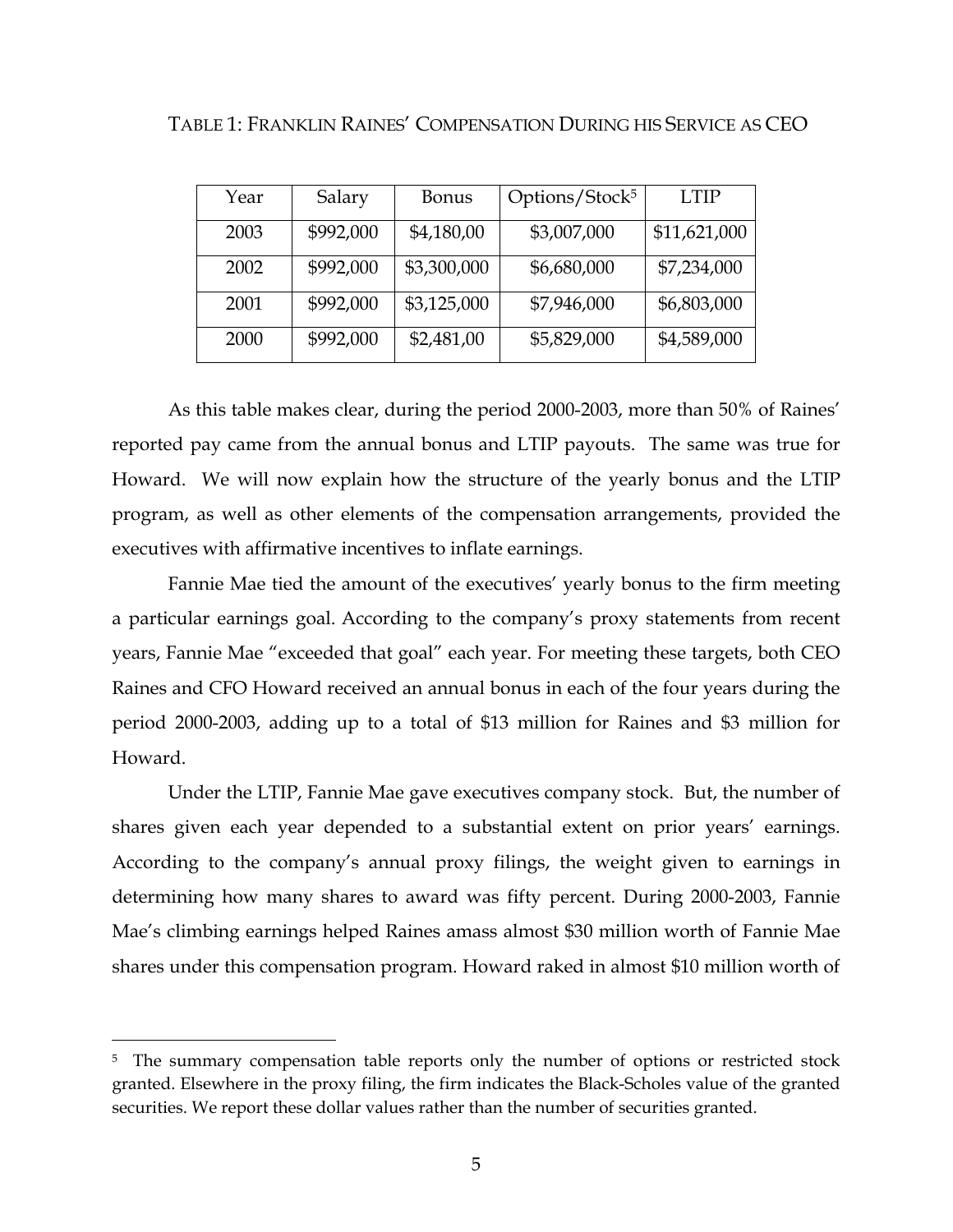shares. Thus, more than half of the executives' total compensation depended on declared earnings.

Seeking to turbo-charge executives' incentives to increase reported earnings, in 2000 Fannie Mae's board adopted a special option grant program – "Earnings Per Share Challenge Option Grants." Under their terms, these options would become vested and exercisable in January 2004 if reported EPS equaled or exceeded \$6.46 by December 31, 2003. Raines and Howard were awarded 213,000 and 57,000 such options, respectively. Rising to the challenge, Fannie Mae's executives delivered this result – EPS reached \$7.91 by the end of 2003 – and enjoyed immediate vesting of the options.

Interestingly, Fannie Mae's recent announcements do not indicate that the board plans to try to recover any of the bonuses, options, and shares given to Raines and Howard on the basis of earning figures that will have to be restated. Whether or not the executives were at fault, it would make sense to adjust earnings-based compensation whenever actual earnings turn out to be different from those originally declared. Unfortunately, however, like most other companies forced to restate earnings, Fannie Mae does not seem to contemplate such an adjustment. <sup>6</sup>

 Another feature of Fannie Mae's arrangements that provided adverse incentives was the broad freedom granted to executives to unload vested options and shares. Howard, for example, was a frequent seller of Fannie Mae shares. During the six month period leading up to the SEC's announcement that Fannie Mae had grossly misstated earnings, Howard realized approximately \$6 million selling Fannie Mae shares – presumably more than he could have made had investors known that the company's prior-year profits were in fact significantly lower.

<sup>6</sup> The language in Fannie Mae's annual proxy statements suggests that much of Raines' and Howard's compensation was based on EPS. However, defending itself against a recent shareholder lawsuit seeking to block earnings-based payments to the executives , Fannie Mae's board now claims that much of the executives' earnings-related payouts were not based on EPS but rather on a different measure, "core business earnings" per share, most of which, Fannie Mae claims, are not affected by the \$9 billion restatement. It is worth noting that there is no mention of "core business earnings" in the sections discussing the executives' annual bonus and LTIP payments in the annual proxy statements. In any event, the EPS challenge option grants were clearly based on reported EPS, and not "core business earnings."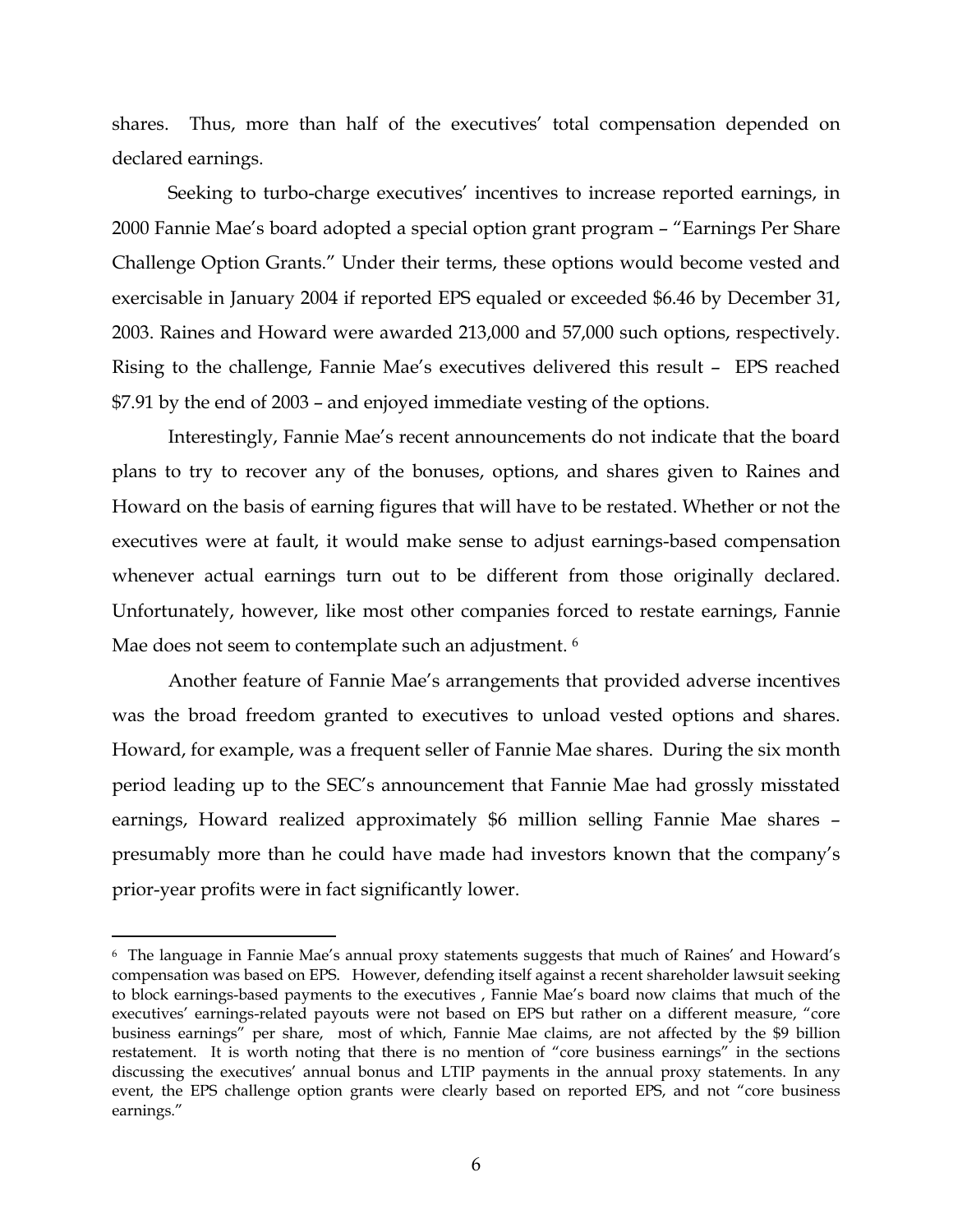As we noted at the outset, we do not know whether Raines and Howard were in any way influenced by the incentives to inflate earnings created by their compensation packages. There is a growing body of evidence, however, that in the aggregate, the structure of executive pay affects the incentive to inflate earnings. For example, pay arrangements that enable executives to time the unwinding of equity incentives have been correlated with attempts to increase short-term stock prices by inflating earnings.<sup>7</sup> Thus, the problem of rewards for short-term results is of general concern.

 While a large executive pay package might be acceptable when it serves the goal of providing incentives to enhance long-term shareholder value, it is unacceptable when it produces perverse incentives to overstate earnings and artificially boost shortterm stock returns. Such packages use shareholders' money to create incentives to take actions that do not increase, and may well decrease, shareholder value. Investors should press boards to overhaul all compensation arrangements and to adopt only those incentive plans that are based on long-term earnings or stock price results. These schemes should include mechanisms that adjust payouts – and if necessary recover payments already made to executives – when earnings are subsequently restated.

To be sure, Section 304 of the Sarbanes-Oxley Act of 2002 may require the CEO and CFO of a firm forced to restate earnings to repay the company. In particular, such an executive must return to the firm any bonus or other incentive or equity-based compensation received within 12 months of the misleading financial statement, or any profits realized from the sale of stock during that period. This giveback rule would operate regardless of the firm's contractual arrangements with its executives.

Unfortunately, Section 304 – the only provision of the Sarbanes-Oxley Act requiring the return of compensation based on misleading financials -- applies only in special circumstances involving "misconduct." And, there is good reason to adjust compensation based on misstated earnings even when there is no misconduct. If it

-

<sup>7</sup> *See, e.g.,* Scott L. Summers & John T. Sweeney, *Fraudulently Misstated Financial Statements and Insider Trading: An Empirical Analysis*, 73 ACCT. REV. 131 (1998). For further discussion of this problem, *see* PAY WITHOUT PERFORMANCE, *supra* note 2, at 183-85.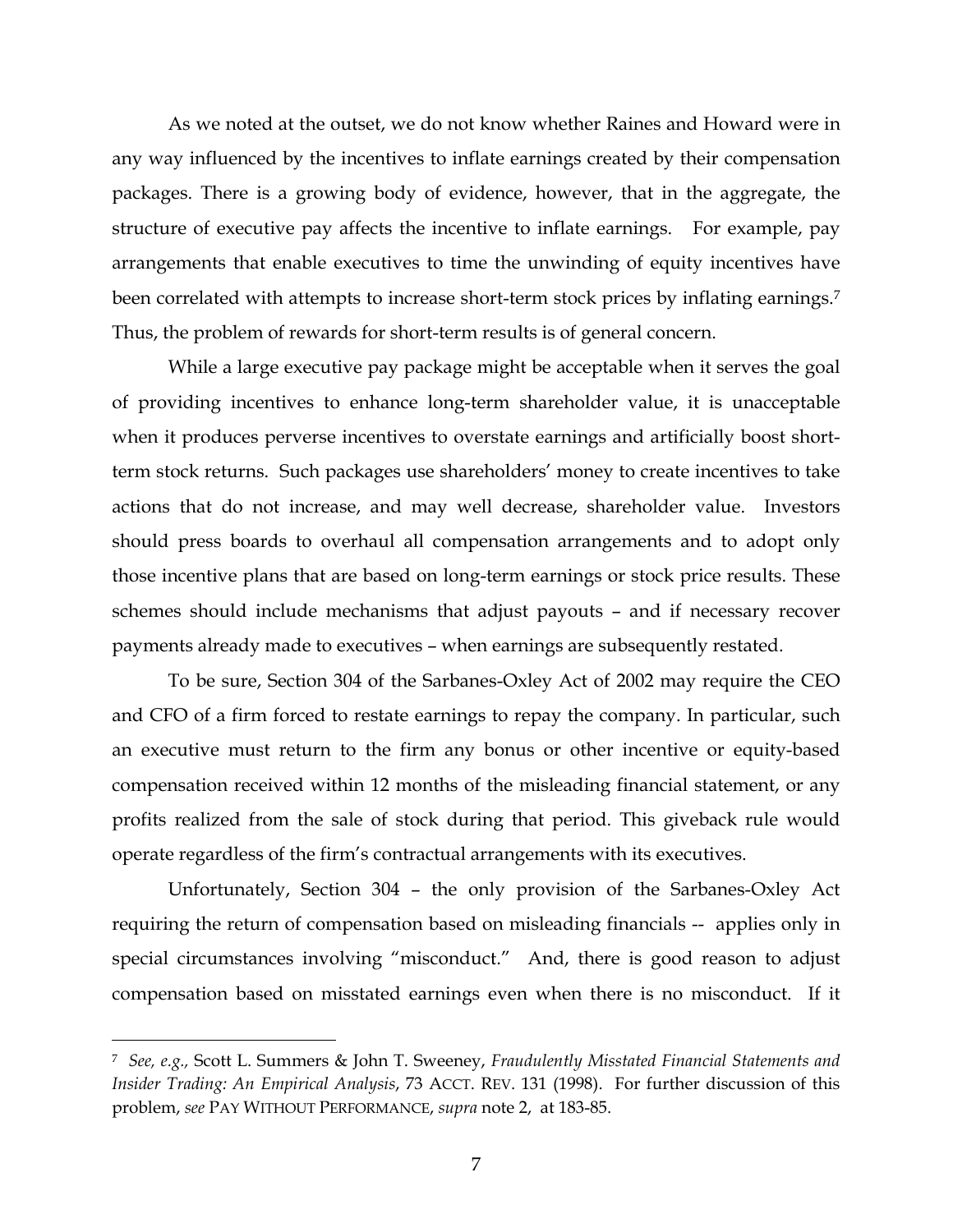were desirable to base an executive's pay on earnings calculated under a given set of accounting rules, and those earnings are miscalculated under that set of rules in a way that artificially increases reported earnings, it makes no sense to tie the executive's compensation to the miscalculated earnings rather than to the properly calculated figures. Yet, strangely, executive compensation contracts require no such adjustment.8

Some companies may be contemplating adding such adjustment provisions to future executive compensation contracts. The issue, however, is relatively straightforward – executives should not be paid based on improperly calculated earnings. Furthermore, the idea of making executives return compensation based on inflated earnings has been on the table since before the passage of the Sarbanes-Oxley Act in 2002. The process of adopting give-back provisions thus seems to be taking longer than necessary.

#### II. SOFT LANDING

 Thus far we have discussed key elements of the compensation received by Raines and Howard before they departed from Fannie Mae. We now turn to the retirement packages they got upon departure. As we shall discuss later, there are aspects of these packages that would raise concerns even if the executives were retiring with an impeccable record of performance. For now, however, we would like to focus on the fact that the executives' retirement packages were not different than the ones they would get if they were retiring after years of unblemished service. The executives were asked to leave because of the accounting problems for which they were held responsible. But this fact was in no way reflected in their retirement payoffs.

The executives enjoyed the same "soft landing" they would have received under

<sup>&</sup>lt;sup>8</sup> In one recent episode, executives "volunteered" to give back \$12 million of bonuses that they received as a result of inflated earnings. Nonetheless, compensation specialists say that such an event is very rare. *See* Mark Heinzl & Ken Brown, *Nortel Unveils New Accounting Flubs Company Details Mistakes, Says Executives Will Return Millions in Bonus Payments*, WALL ST. J., Jan. 12, 2005, at A3.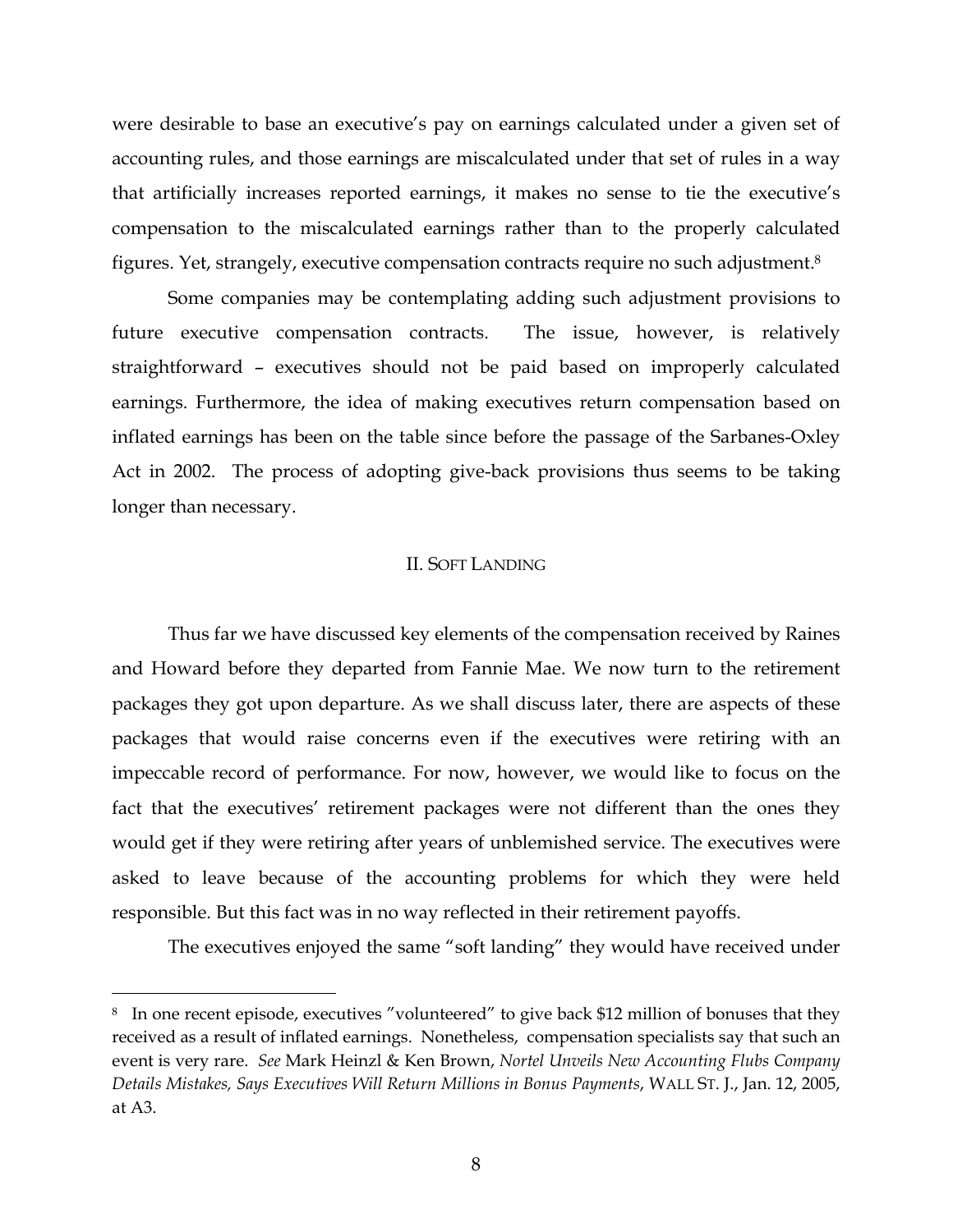ordinary circumstances, as did many other executives who were forced to leave following accounting irregularities. Soft landings in the event of failure are problematic from an incentive standpoint. From the perspective of ex ante incentives, it is desirable to provide executives with less when they leave as a result of failure than when they retire under normal circumstances.

 The unreduced retirement packages received by the executives were quite large. The two largest elements of Raines' retirement package were the automatic vesting of 360,000 options to purchase shares of Fannie Mae (worth about \$7 million) and a monthly pension of \$114,000 during his and his wife's lives (worth about \$25 million).<sup>9</sup> Howard (and his wife, if any) received a monthly pension of \$36,000, which is worth at least \$6 million. 10

 Pushed-out executives like Raines and Howard are able to enjoy soft landings because of the employment contracts which boards give executives and because of how boards choose to interpret those contracts when executives leave. Boards give executives contracts that usually guarantee large severance or retirement benefits as long as executives are not terminated "for cause," which is defined very narrowly. (However, as we will see in Howard's case, even a "for cause" termination would not have materially reduced his retirement package). In the absence of a for-cause termination, the standard executive employment does not reduce the level of benefits if the executive's performance has been poor.

Consider Raines' and Howard's employment contracts. Each could be terminated "for cause" only if he had (A) been convicted of a felony; (B) participated personally in act of fraud as an executive that demonstrably discredits Fannie Mae and cannot be cured; or (C) continued for 20 days following written notice from Fannie Mae to (1) engage in activities that constituted a material conflict of interest with Fannie Mae,

-

<sup>9</sup> Raines claims that he is entitled to – and may eventually receive – over \$1 million in additional options.

 $10$  Like Raines, Howard claims that he is owed even more – an additional \$1.7 million in cash – and may end up getting that amount as well.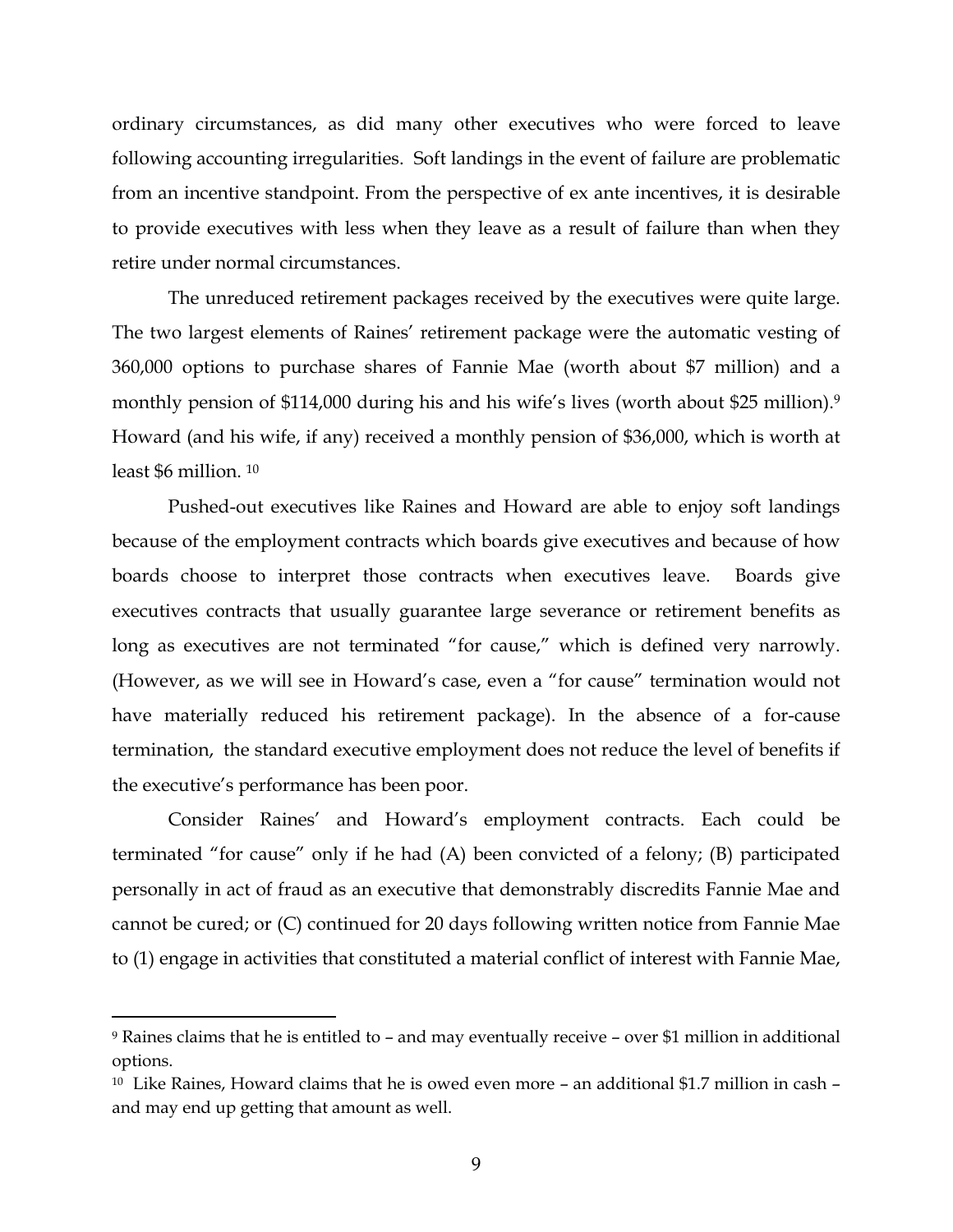(2) fail substantially to perform material duties (other than as a result of incapacity or illness), or (3) fail to cure a material breach of his employment contract. Note that poor operating performance, deception, or earnings manipulation that falls short of the legal definition of fraud, are not grounds for "for cause" termination. Such a narrow definition of "for cause" is standard in executive employment contracts. As Stewart Schwab and Randall Thomas found in their recent study of CEO contracts, incompetence was listed as a ground for firing in less than 3.5% of such contracts.11

As long as the termination does not fall within the remarkably narrow definition of "for cause," the contracts of the two executives guarantee them a retirement package whose value cannot be reduced under any circumstances. Indeed, under these contracts, even a "for cause" termination would still have given the two executives sizable retirement packages: Howard would have essentially received the full amount of his package even if he had been fired "for cause:" a pension worth about \$6 million. Raines, on the other hand, would not have received the \$7 million worth of options that automatically vested (as well as some other benefits), reducing the value of his retirement package from about \$30-35 million to approximately \$25 million. Thus, under the contracts, even if the executives had been terminated for cause following, say, a felony conviction, they still would have received substantial downside payoffs on the way out.

Interestingly, the \$5-\$10 million penalty imposed on Raines under a "for cause" termination would have been approximately \$6 million higher had the board not amended his employment agreement shortly before he was fired. According to Raines' employment agreement of June 30, 2004, Raines' pension payouts were to be cut by 25% if he were fired for cause. This 25% penalty would have reduced the value of his pension from approximately \$25 million to approximately \$19 million. 12

<u>.</u>

<sup>11</sup> *See* Stewart J. Schwab & Randall S. Thomas, What Do CEOs Bargain For? An Empirical Study of Key Legal Components of CEO Contracts 24 (Mar. 1, 2004) (working paper, on file with authors).

<sup>&</sup>lt;sup>12</sup> According to Raines' employment contract, his pension payout is based on his deemed base salary (which is in excess of his actual base salary of \$992,250) plus his other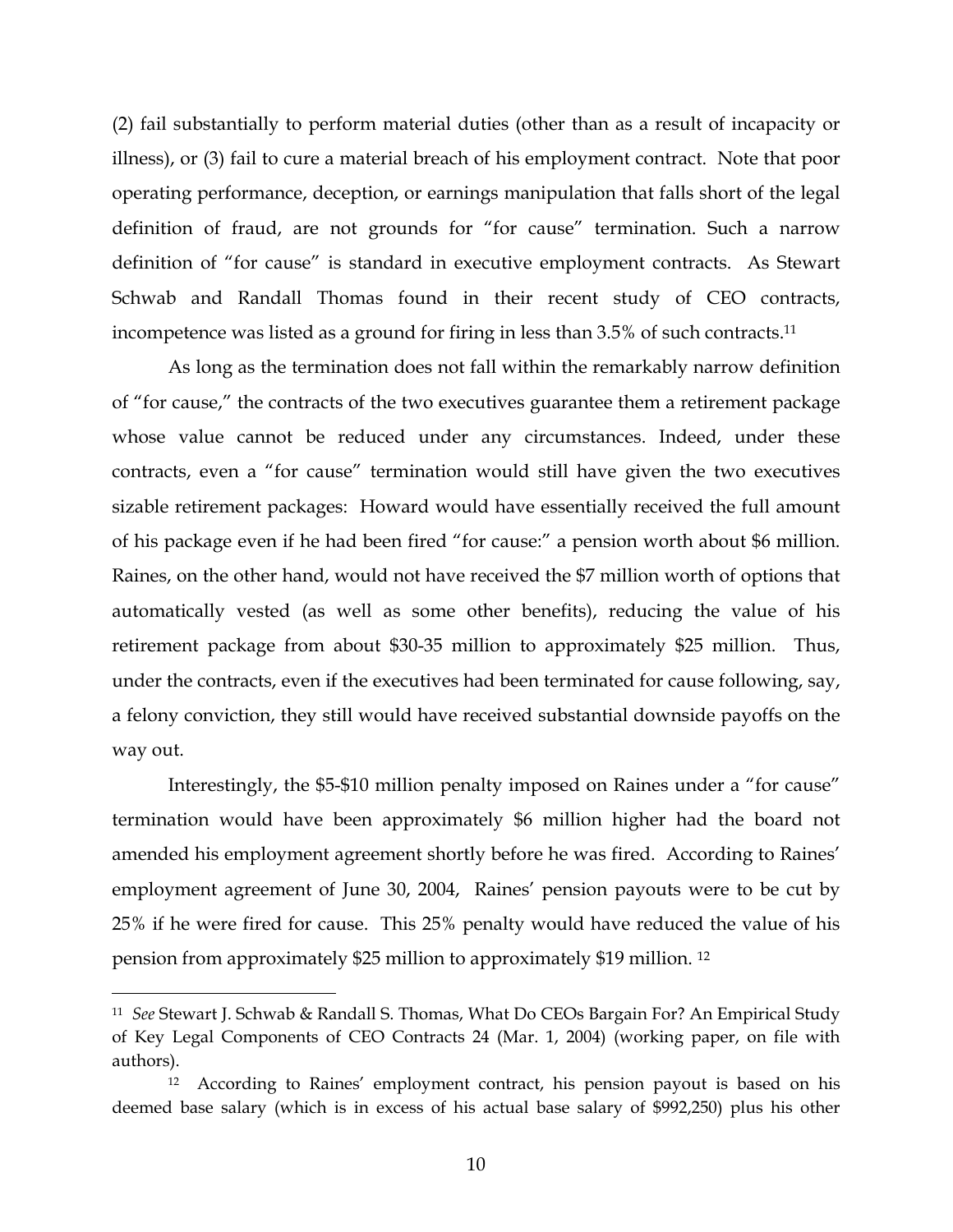However, as the government began investigating Fannie Mae's accounting problems, the board made a series of changes to Raines' employment agreement, including changes to the "for cause" termination provisions. One of these changes eliminated the 25% pension penalty. While many of these changes to Raines' contract were apparently made at the request of government regulators, it is unlikely that the government demanded Raines be paid his retirement benefits in full even if he were fired "for cause." Rather, it appears that Fannie Mae's board, on its own initiative, exploited the opportunity to eliminate the penalty for "for cause" termination even as the possibility of such an outcome was increasing. Even if this 25% penalty had not been eliminated, however, the terms of Raines' compensation contract would have guaranteed him a soft landing even if he had been fired for cause.

 The other reason pushed-out executives enjoy soft landings is that boards tend to interpret compensation contracts in a manner favorable to executives.13 If circumstances give a board the choice between firing an executive "for cause" and firing the executive "without cause", the board will typically prefer to go the latter route, which will tend to provide a larger payoff to the executive. For example, Fannie Mae's board did not indicate in its filing or otherwise that it had given any consideration to the possibility of terminating the executives for cause, even though there may have been grounds for such a termination and such a move could have saved Fannie Mae shareholders \$5-10 million.<sup>14</sup> In fact, the board, by eliminating the 25% pension penalty under a "for cause"

taxable compensation, up to 100% of his deemed base salary. According to the June 30, 2004 version of the contract, if Raines were terminated "for cause," his pension would be based on his deemed base salary, plus his taxable compensation up to 50% (rather than 100%) of his deemed base salary. Because Raines' other taxable compensation always far exceeded his deemed base salary, the effect of a "for cause" termination would have been to reduce Raines' annual pension payout by 25%.

<sup>13</sup> *See* PAY WITHOUT PERFORMANCE, *supra* note 2, ch. 7.

<sup>&</sup>lt;sup>14</sup> The board's decisions -- both to define "for cause" narrowly in the compensation contract and then to treat the termination as other than for "for cause," -- are generally protected by the business judgment rule if certain process requirements are met. Thus, even if the decisions fail to serve shareholders' interests they are all but impossible to successfully attack through derivative litigation. *See* PAY WITHOUT PERFORMANCE, *supra* note 2, at 45-48.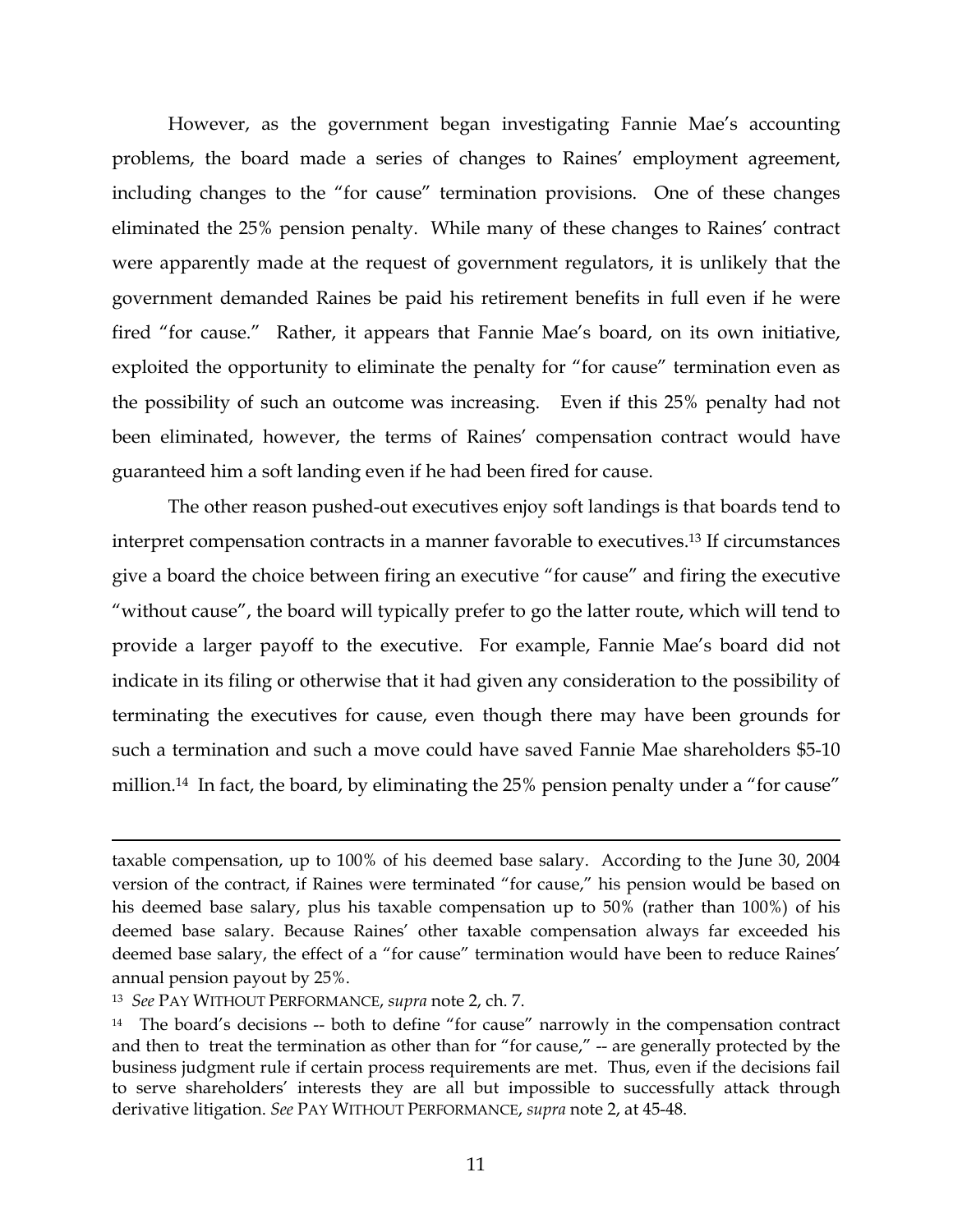termination shortly before Raines stepped down, essentially tied Fannie Mae's hands so that such a termination could not be used to deny Raines an extra \$6 million of pension benefits. Indeed, the board is now using the September amendment to Raines' employment contract to prevent shareholders from recovering any of Raines' payout, arguing that even if Raines had been fired for cause he would have received the same pension.

The last minute change to Raines' contract boosting his payout in the event of a "for cause' termination by \$6 million can be seen as an example of what we call "gratuitous goodbye" benefit – essentially a gift given to executives on the way out. Boards often freely provide departing executives benefits not required by the executive's contract. Such gratuitous goodbye benefits take a number of forms, including forgiveness of loans, accelerated vesting of options and restricted stock, increases in pension benefits (for example, by "crediting" CEOs with additional years of service), awards of lump-sum cash payments, and promises of consulting contracts that will provide the departing CEO with generous annual compensation for little or no work.15

To be sure, Raines' gratuitous goodbye contract change will benefit Raines only if shareholders can convince a court that Raines' should have been fired for cause and should be required to return the difference between what he received and what he

<sup>15</sup> For example, when CEO Jill Barad was forced out by Mattel's board in 2000, she had a \$4.2 million loan forgiven and received an additional \$3.3 million in cash to cover the tax liability arising from the forgiveness of another loan. In addition, her unvested options were allowed to vest automatically and to remain exercisable until the end of their original terms. These gratuitous benefits accompanied the severance package already guaranteed under her contract, which included a termination payment of \$26.4 million, annual retirement benefits of more than \$700,000, and other benefits.

Likewise, when Bank One CEO John McCoy was pushed out in 1999 for poor performance, he met with his friends on the board to hammer out a separation agreement. The package included a \$10.3 million cash payment (in addition to \$7.5 million in "special recognition" awards for 1997 and 1998), plus a pension of \$3 million annually beginning in 2001. *See* PAY WITHOUT PERFORMANCE, *supra* note 2, at 88.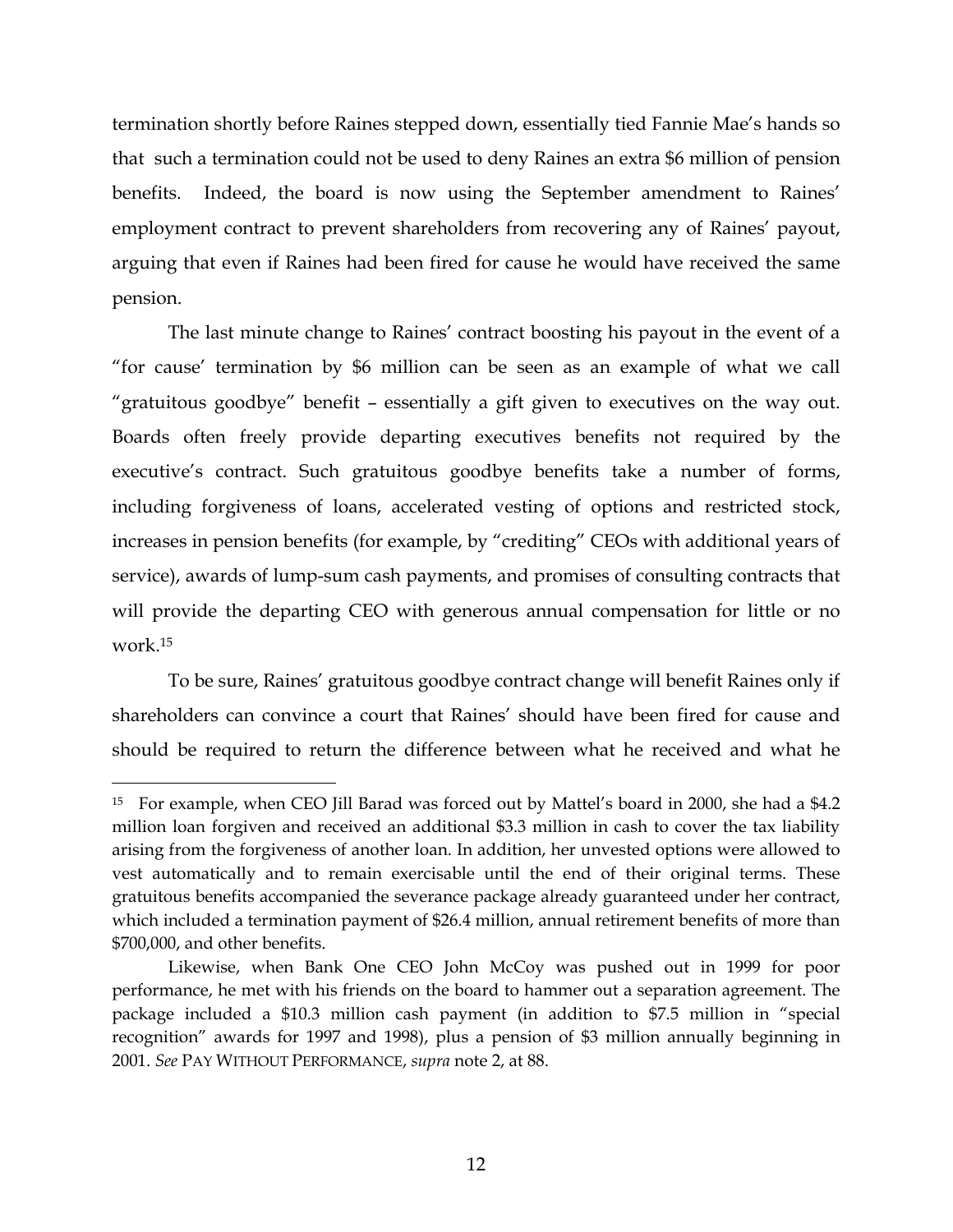would have received had he been fired for cause. If Raines' termination without cause is upheld, the elimination of the 25% pension penalty will have no effect on his payout. The point, however, is that the board sought to benefit Raines at the expense of shareholders by fully protecting his pension payout even if he were fired for cause, and this protection was not required by the terms of his pre-existing contract.

 Providing fired executives with a lavish soft landing is problematic. The cost of a soft landing goes far beyond the money given to the departing executive. This practice dilutes and weakens the incentives of executives to perform well. Executives are paid large amounts in order to provide them with incentives to generate value for shareholders. Providing failing executives with soft landings reduces the difference in financial payoff for performing poorly and for performing well – the very difference that shareholders spend a lot of money to create. Investors thus should press boards to introduce, and apply, compensation arrangements that reduce or even sometimes eliminate the value of retirement packages given to failing executives.

 It is worth noting that soft landings also weaken the incentive effect of Section 304 of the Sarbanes Oxley Act. As noted earlier, Section 304 requires executives engaged in accounting-related "misconduct" to return to the firm bonuses or other incentive or equity-based compensation received within 12 months of a misleading financial statement." But Section 304 does not force executives to return any part of their substantial pension and other post-retirement payouts -- even if these payouts are based, in part, on earnings inflated by the executives in prior years. Thus boards can ensure that even an executive who has committed "misconduct" under Section 304 will enjoy a soft landing. The practice of soft landings thus undermines not only firms' incentive compensation arrangements, but also Congress' effort to deter executives from engaging in financial improprieties.

It might be argued that giving failing executives full retirement benefits and other post-retirement payouts is necessary – and justified – to provide risk-averse executives with insurance against the possibility that they will be forced out for poor performance. However, this insurance rationale seems unpersuasive. The insurance

13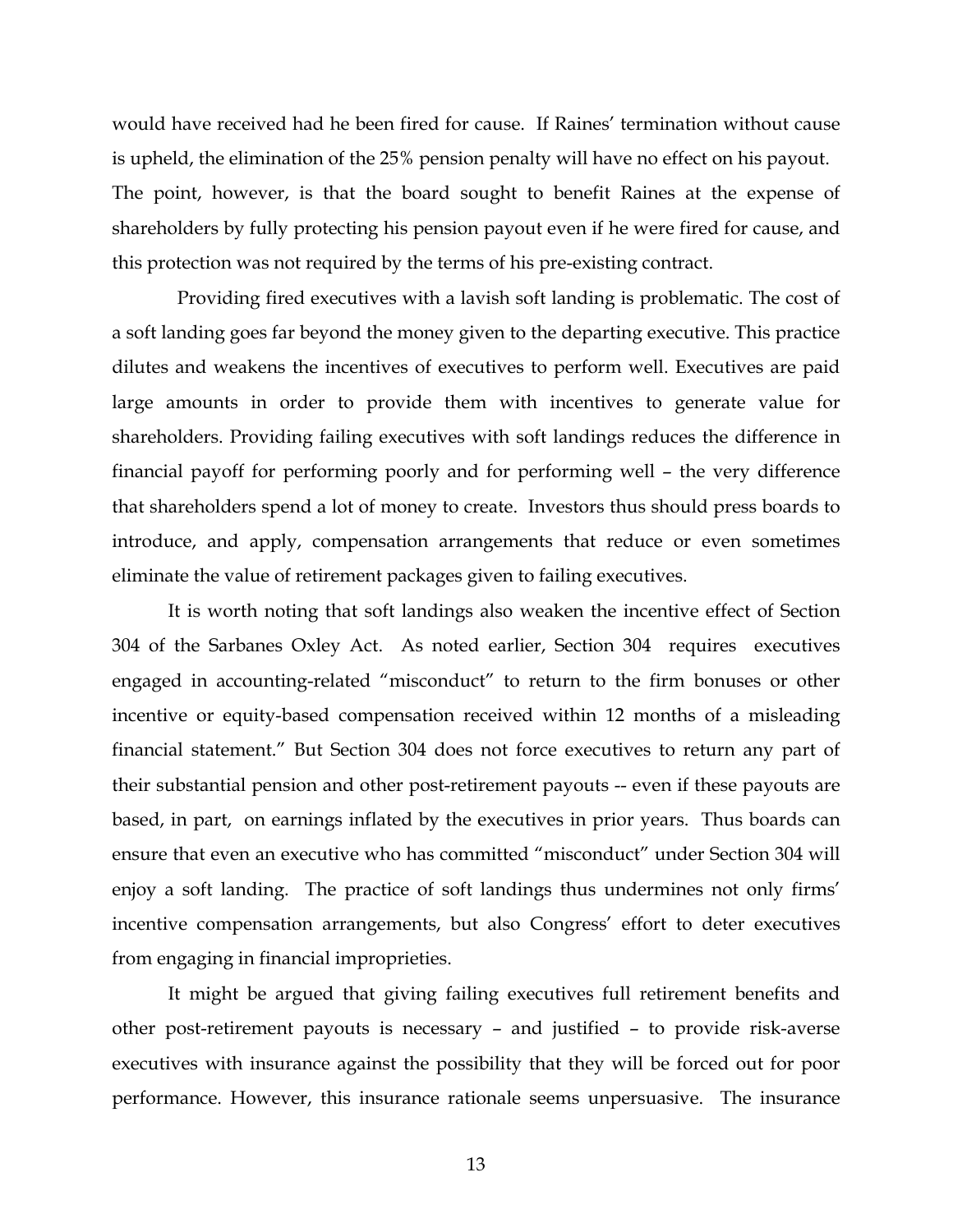rationale is, if anything, more applicable to other employees. Other employees are commonly far more likely to be terminated than executives, but rarely receive a large stream of lifetime payments exceeding their salary. Given executives' accumulated wealth, they are likely to be less risk-averse and better able to insure themselves than most other employees. In addition, executives' large compensation packages are commonly premised on the need to provide them with incentives; incentive considerations might thus be even more important in their case than in the case of the average employee. Accordingly, relative to other workers, the termination packages of executives should be more sensitive to performance and reasons for departure – not less – and executives should therefore receive less protection, not more, in the event of failure.

To be sure, one could argue that failing executives' ability to receive full retirement payout is intended to protect them if they are forced out for reasons other than their own poor performance. However, given boards' reluctance to dismiss even mediocre CEOs, it is highly unlikely that a board will dump a CEO who is performing satisfactorily.

 A related justification for soft landings is the difficulty of defining poor performance and failure by departing executives. But, at a minimum, boards could require provisions imposing a penalty under certain objective conditions that reflect a high likelihood of extremely poor performance. For example, departing executives could receive a lower termination payoff when their departure follows an accounting restatement or considerably lower stock performance relative to the company's industry peers over a sufficiently long period.

#### III. PAY DECOUPLED FROM PERFORMANCE

In discussing the retirement packages of Fannie Mae's executives, we have thus far focused on the fact that the reason for the executives' departure was not reflected in, and in particular did not reduce, the value of their retirement packages. We now turn to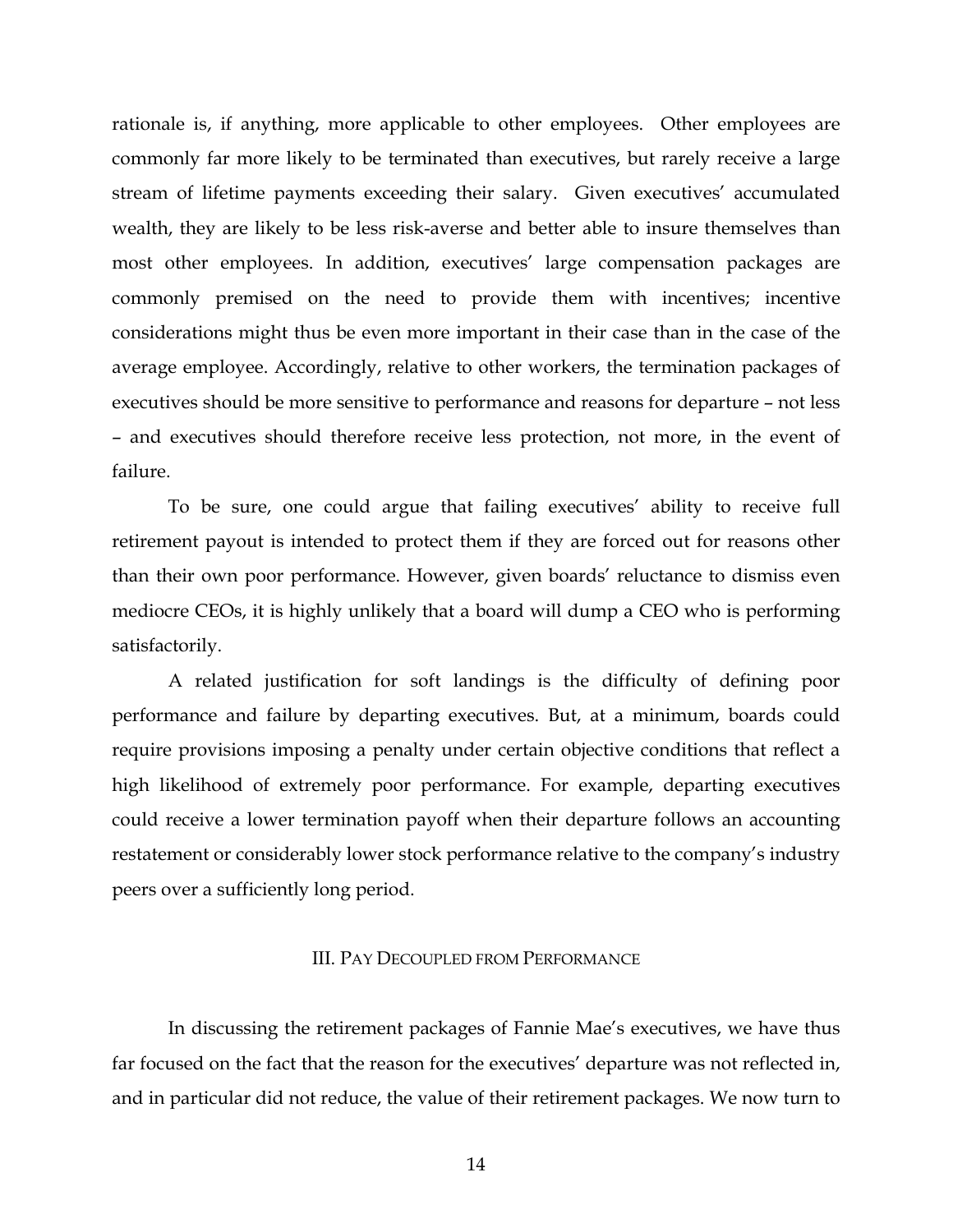the fact that most retirement benefits are in no way linked to the performance of the company during the executives' years of service. The decoupling from performance of such a major component of executives' total compensation would be problematic even if the executives were retiring under normal circumstances. In discussing this issue below, we will focus on the details of Raines' retirement package, but the same problem afflicts Howard's package, albeit on a smaller scale.

 The main justification given for large executive pay packages is the need to provide strong incentives to enhance shareholder value. During the 1990s, the large and ever-increasing levels of compensation received by executives were widely believed to be based on performance. The passage of Section 162(m) of the Internal Revenue Code in 1992 reinforced this general perception. Section 162(m) prevents firms from deducting more than \$1 million annually of nonperformance compensation (e.g., salary) paid to any given executive. Because of the \$1 million deductibility limit established by Section 162(m), and because most firms keep executives' salaries from exceeding this cap, it is commonly believed that nonperformance pay is limited to \$1 million and that compensation in excess of that amount must therefore be linked to performance. The compensation schemes adopted by Fannie Mae illustrate why this has actually not been the case.

Fannie Mae, like many other firms, paid its executives salaries below \$1 million. For example, as we saw in the summary compensation table presented in Section I, Raines (who was paid the highest salary at Fannie Mae) received an annual salary of \$992,000 during the period 2000-2003.16 However, Congress left a big loophole in Section 162(m). It neglected to apply Section 162(m) to payments that companies promise to make to executives after they retire. Thus, like most other companies, Fannie Mae was able to circumvent the limits Congress sought to impose on nonperformance pay by providing such pay through retirement benefits. Although Raines got a salary

<sup>16</sup> Raines' salary for 2004 has not yet been reported, but it presumably is also \$992,000.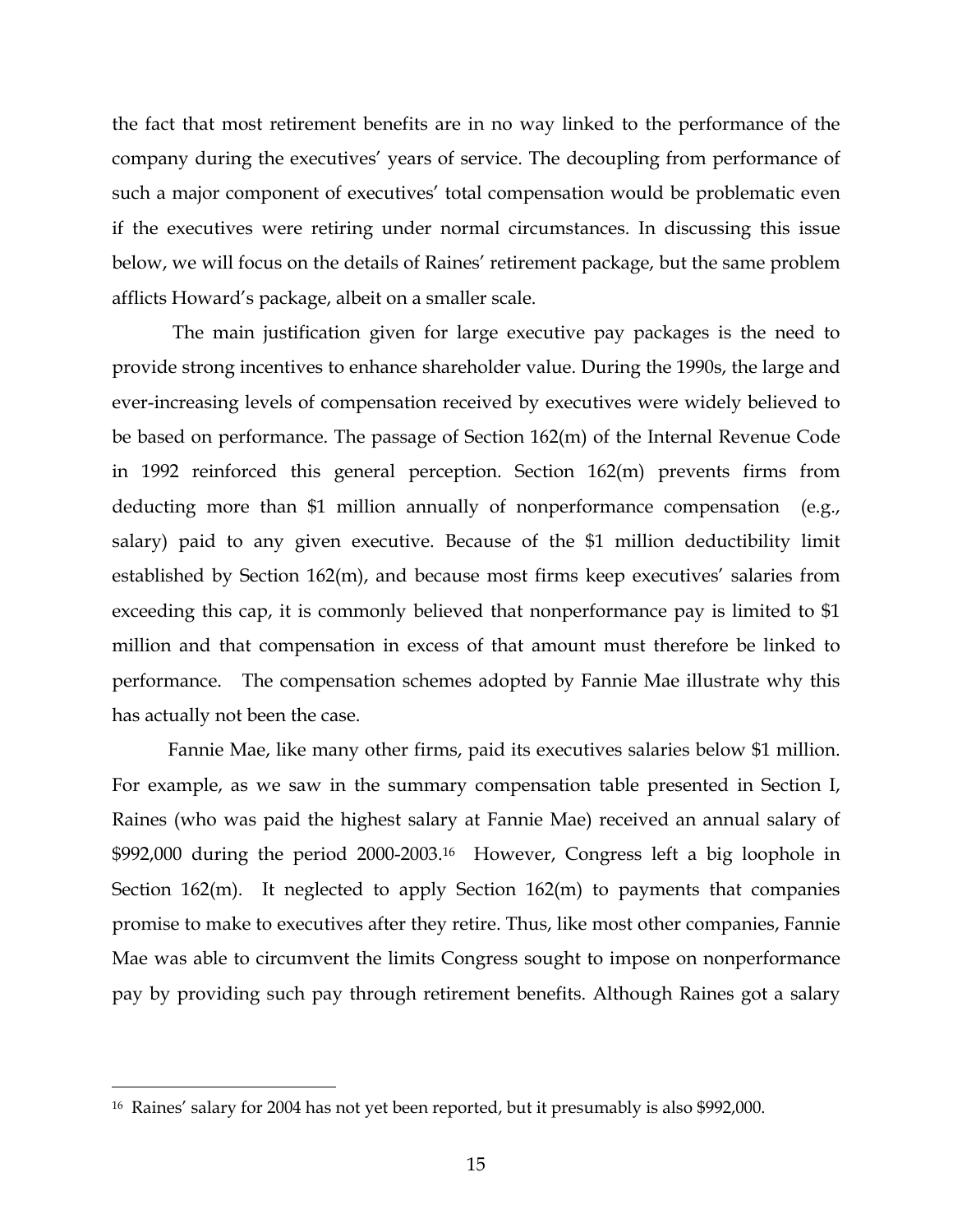not exceeding \$1 million for each year of service, his retirement package provided him with several millions of dollars of nonperformance pay for each year of CEO service.

The different elements of Raines' retirement package will be discussed in detail in the next section. Most of the value of the package comes from benefits promised to Raines in his employment agreement whose value is in no way linked to the performance of the firm. Raines (and his surviving spouse) will get a pension whose present value is about \$25 million. In addition, he will get additional benefits, which could add up to several million dollars, from a deferred compensation plan, life insurance, and medical insurance for the remainder of his and his spouse's lives.

Thus, by channeling nonperformance pay through post-retirement benefits, Fannie Mae provided Raines with an additional \$5-6 million for each year of his fiveyear service as CEO. As a result, Raines' nonperformance pay was several times larger than his reported salary and constituted a substantial fraction of his total compensation from Fannie Mae. The case of Fannie Mae suggests that in public companies salaries might be only the tip of a larger iceberg of nonperformance pay.

 While we provide in this paper a dollar value estimate of the nonperformance pay Raines will receive from retirement benefits, such estimates are generally not reported by firms or otherwise easily available to investors. Although we have good reasons to believe that retirement benefits add substantially to the reported amounts of total executive pay, firms currently are not required to, and do not, include these amounts in the compensation tables on which media reporting and standard datasets are based. This brings us to the issue of camouflage.

#### V. CAMOUFLAGE

 How far directors are willing to go in providing favorable compensation arrangements to executives, and executives' willingness to ask for them, depend on how the arrangements will be perceived by outsiders. Arrangements viewed as "egregious" will impose market penalties and social costs on the executives and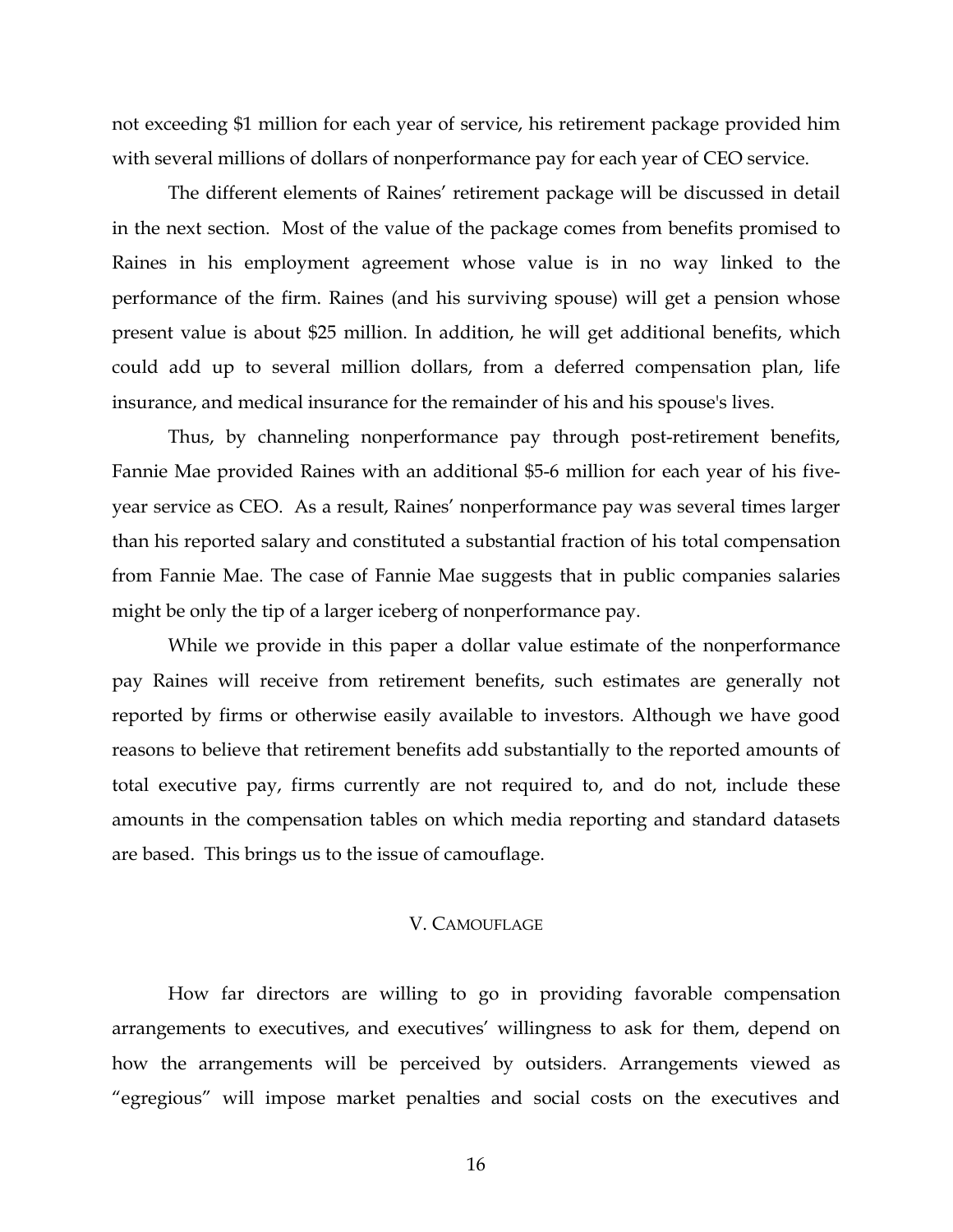directors. Because outsiders' perceptions are important, managers and boards have an incentive to adopt pay arrangements that will not elicit strong negative reactions by outsiders whose views the insiders care about. Thus, designers of pay arrangements will have an incentive to hide and obscure - that is, camouflage - the total amount of pay as well as the extent to which pay is decoupled from performance.

As we have explained in detail elsewhere,<sup>17</sup> firms have been using postretirement payments to obscure large amounts of performance-decoupled compensation. Retirement benefits are a convenient form of "stealth compensation" because firms need not put a dollar figure on them and include them in the salient summary compensation tables contained in the firms' annual proxy filings. Firms are not required to include the dollar amount of these benefits either in the year in which such benefits vest or in the year in which they are actually paid to the executive.

 Executive compensation at Fannie Mae is a case in point. Fannie Mae was not required to, and chose not to make easily accessible to investors, the monetary value given the departing executives. Fannie Mae did not make the amounts salient when the executives initially vested in these retirement benefits, and did not take the opportunity to do so later on when the executives left. Below we will focus on Raines' package, but similar points can be made about Howard's.

 Upon Raines' departure, Fannie Mae disclosed that Raines' "retirement" triggered the immediate vesting and exercisability of 360,000 previously unvested and unexercisable options to purchase company shares. The company noted meekly that, because the options' exercise price was close to Fannie Mae's current stock price, the profit that Raines could make from immediate exercise of the option was about \$215,000, less than \$1 per option. The company declined to say anything more about the actual value of the options. However, these options, which will be exercisable for a long period, have a Black-Scholes value of approximately \$7 million.

<sup>17</sup> *See* Lucian Bebchuk & Jesse Fried, *Stealth Compensation via Retirement Benefits*, 2 BERKELEY BUS. L.J. (2004) (forthcoming Nov. 2004) [hereinafter *Stealth Compensation*]; PAY WITHOUT PERFORMANCE, *supra* note 2, ch. 8.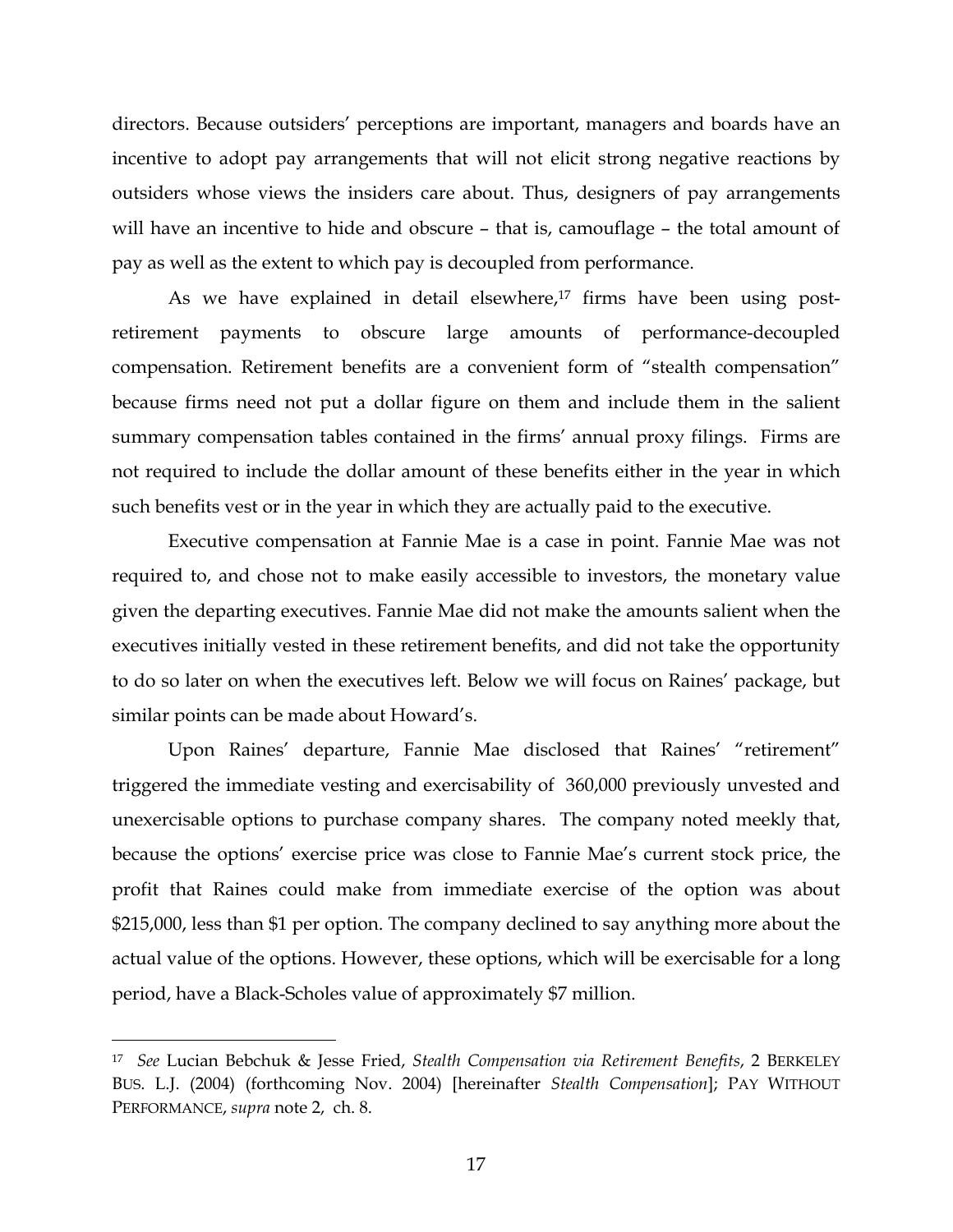According to the company's filing, it also will pay Raines a monthly pension of \$114,000 for life (and for the rest of his wife's life, if she survives him). Fannie Mae chose not to put any dollar figure on this benefit, as it is free to do under SEC rules. To estimate the value of this annuity-like benefit we had to do obtain Raines' age (55) from the firm's proxy filings and search the web for information about the age of his wife (which we estimate to be approximately 47, based on her year of college graduation). With this information, and a bit of additional work, we came up with an estimate of \$25 million for the Raines' joint annuity.18

 Fannie Mae also disclosed that Raines has a balance of \$8.7 million in his deferred compensation "account." Because Fannie Mae's disclosure indicated that the growth of this balance over time will be tied to the returns of mutual funds available on the market, one might think this arrangement does not financially benefit Raines at Fannie Mae's expense (relative to a scenario in which Raines takes the balance when he leaves and invests it himself in mutual funds). As we explain in detail elsewhere, however, this is not the case – the deferred compensation arrangement provides Raines with a tax-free buildup at a cost to the company.<sup>19</sup> Estimating the tax savings to Raines requires knowing, among other things, the funds to which Raines chose to link the returns on his deferred compensation balances. Thus, we are unable to provide an estimate of this value. Under some circumstances, however, it could be as high as \$3-4 million.

In addition, Fannie Mae disclosed that Raines will get lifetime medical coverage

<sup>&</sup>lt;sup>18</sup> We located a website that calculates the price of different types of annuities, including joint life annuities, based on the age and gender of the beneficiary or beneficiaries, and the monthly payment desired. (http://www.totalreturnannuities.com/information/annuitycalculator.html). Raines' pension pays \$114,000 per month. The website calculated that an annuity paying \$114,000 for the life of a 55-year old male (and for the life of a 47-year old female, if she survives him) would cost over \$25 million. We received a similar estimate of the value of such an annuity from an actuary working with compensation consulting firm Brian Foley & Co. Incidentally, we were not able to obtain information about Howard's spouse (if any), and thus could not do a similar calculation for the value of his pension payout.

<sup>19</sup> *See Stealth Compensation*, *supra* note 15, at xx; PAY WITHOUT PERFORMANCE, *supra* note 2, ch. 8.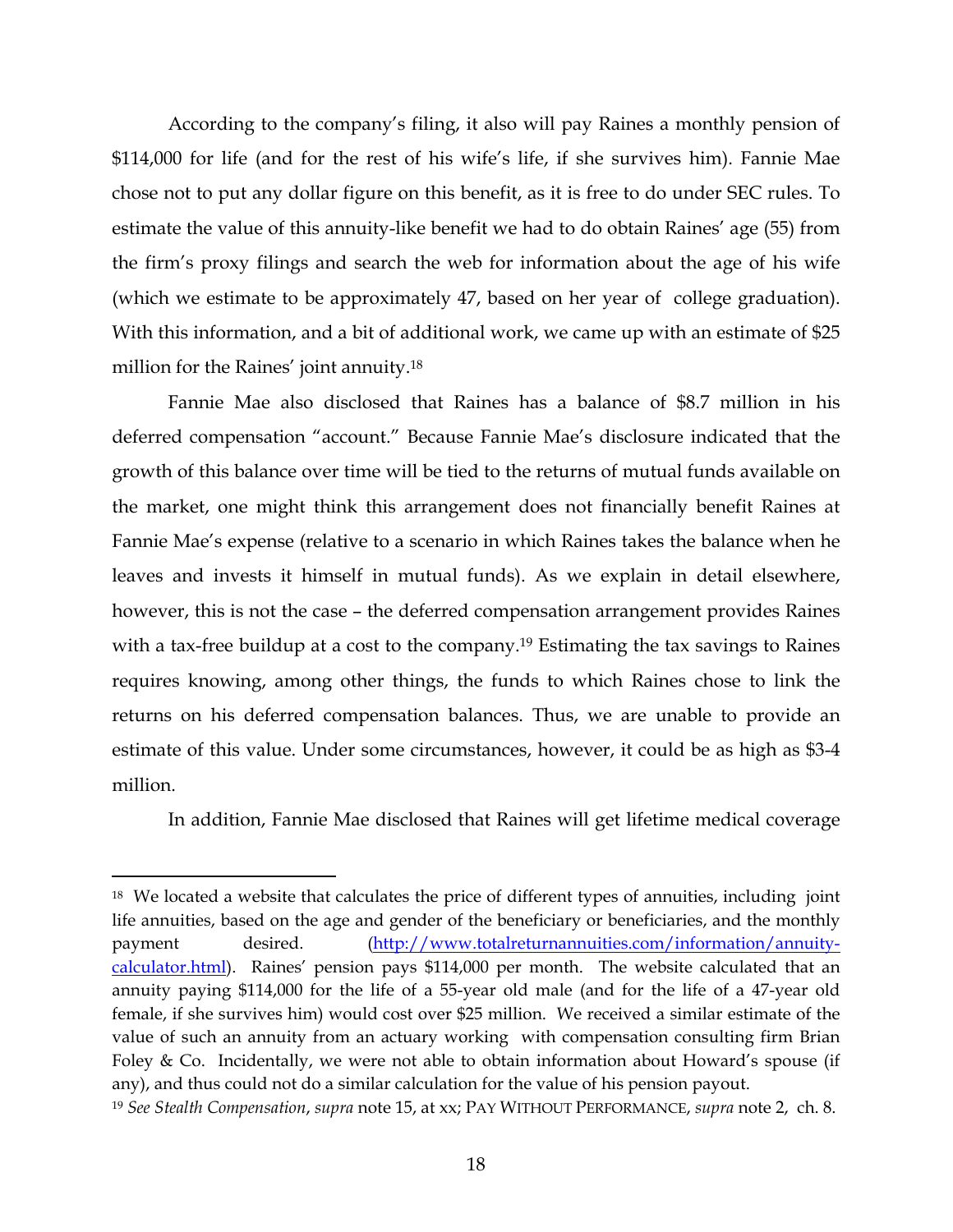for himself, his surviving spouse, and his children, as long they qualify as dependents, and in any event until the age of 21. Fannie Mae will also pay the premiums on \$5 million of life insurance until Raines reaches 60, and on \$2.5 million of coverage thereafter, for the rest of his life. We have not made the effort necessary to estimate with any precision the value of these benefits, so we assigned a ballpark estimate of \$2 million.

 We put together in Table 2 below the value of the different elements of Raines' retirement package as well as we could estimate them.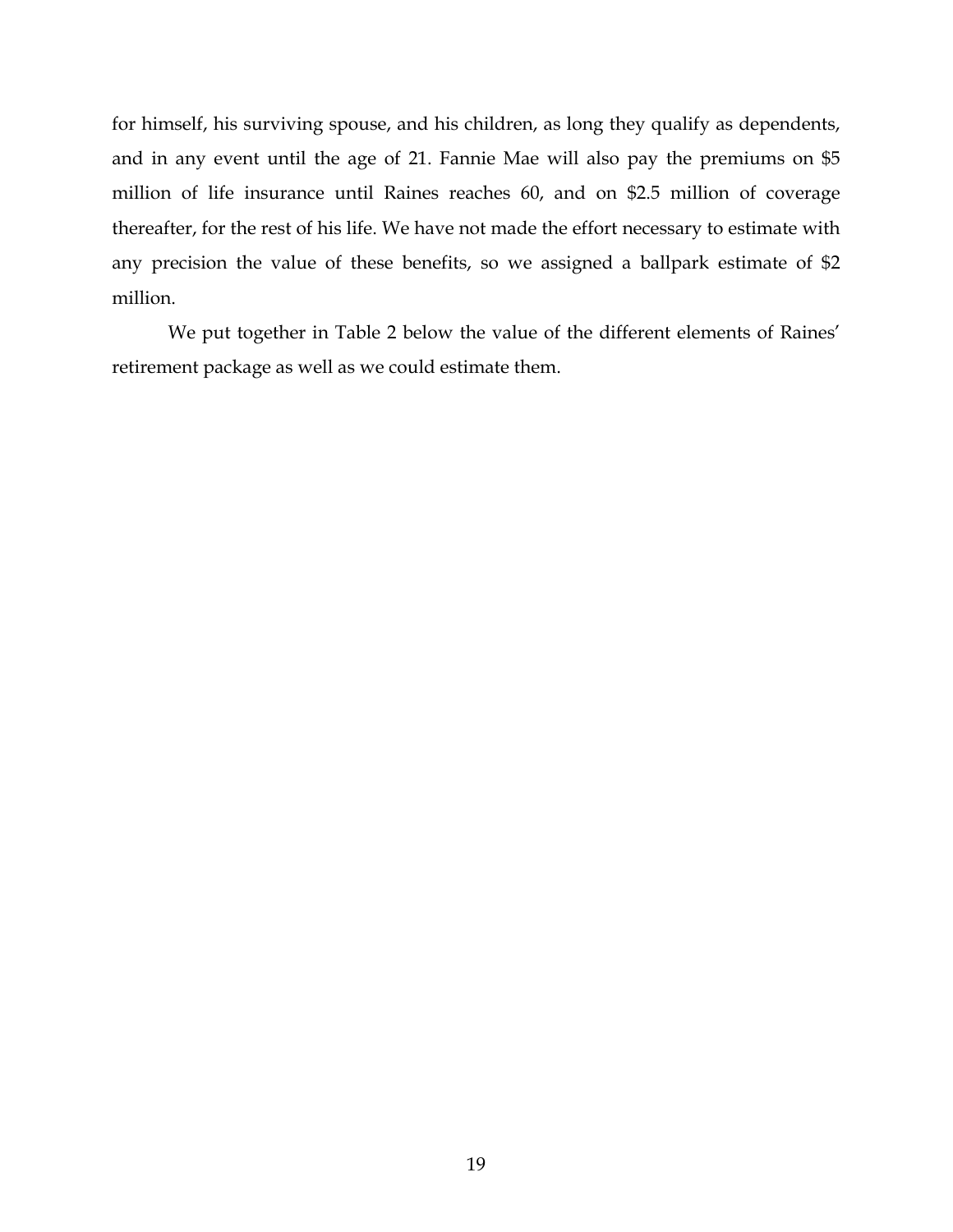## TABLE 2: THE RETIREMENT PACKAGE OF CEO FRANKLIN RAINES

| Form of                 | Description                | Company-Provided | Our Estimate of the    |
|-------------------------|----------------------------|------------------|------------------------|
| Compensation            |                            | Value            | Value                  |
| <b>Immediate Option</b> | 370,000 options            | \$215,000        | \$7 million            |
| Vesting                 |                            |                  |                        |
| Retirement              | \$114,000 per month        | None             | \$25 million           |
| Payments                | for Raines' and            |                  |                        |
|                         | wife's lives               |                  |                        |
| Tax-Free Buildup        | Balance of \$8.7           | None             | Difficult to estimate. |
| on Deferred             | million, earning           |                  | \$1-4 million.         |
| Compensation            | market return, with        |                  |                        |
|                         | at least partial           |                  |                        |
|                         | deferral through           |                  |                        |
|                         | 2014                       |                  |                        |
| <b>Medical Coverage</b> | <b>Lifetime for Raines</b> | None             | Difficult to estimate. |
|                         | and Spouse                 |                  | Our guess:             |
|                         |                            |                  | \$1 million            |
| Life Insurance          | \$5 million, declining     | None             | Difficult to estimate. |
|                         | to \$2.5 million at        |                  | Our guess:             |
|                         | age 60                     |                  | \$1 Million.           |
| <b>Total Post-</b>      |                            | None             | Difficult to estimate. |
| Retirement              |                            |                  | At Least \$33          |
| Compensation            |                            |                  | million.               |
|                         |                            |                  |                        |

 The discussion above indicates that estimating the dollar value of each of the components of Raines' retirement package requires some time and effort as well as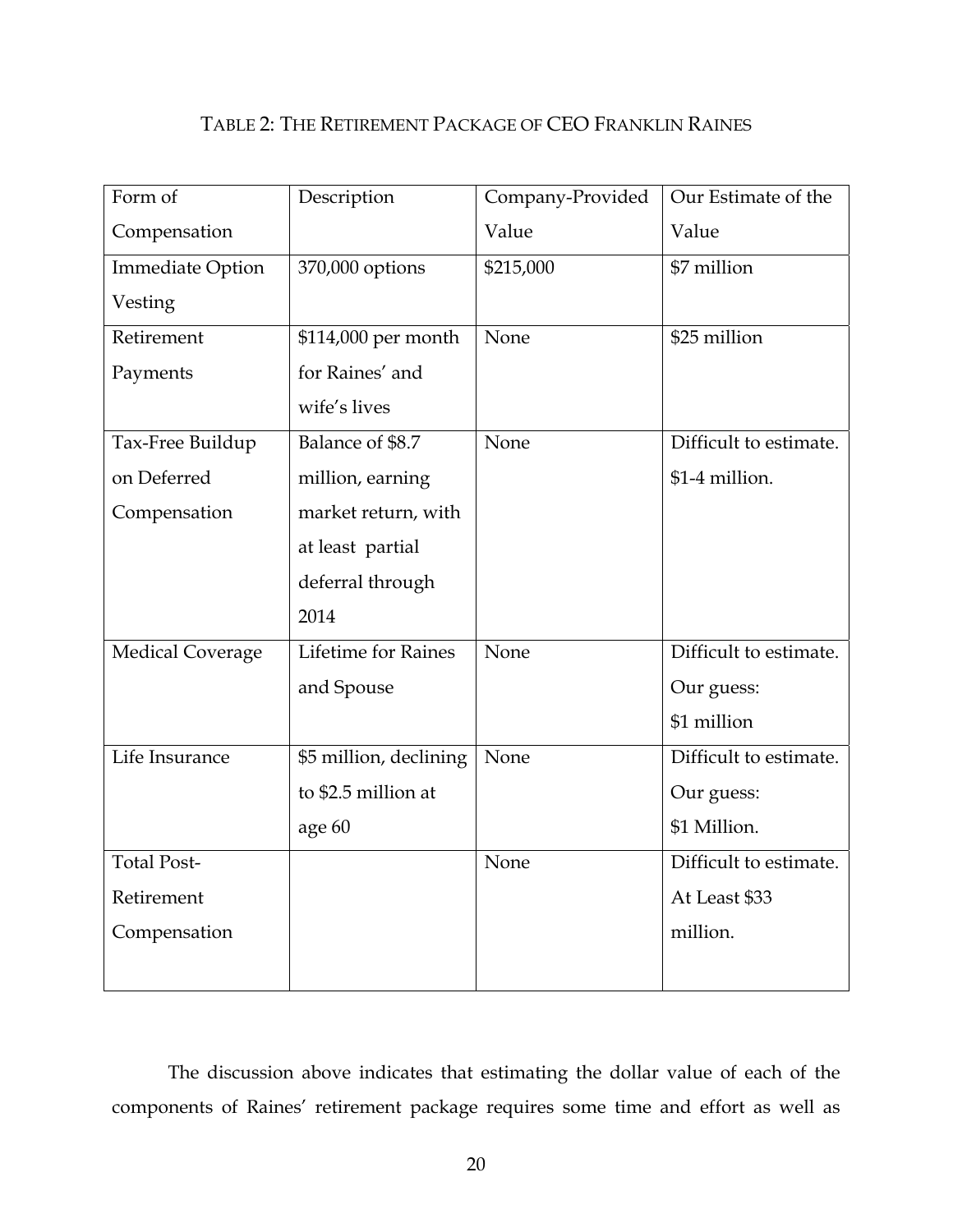certain information that is not readily available to investors. Even for those accustomed to reading SEC filings, coming up with these estimates requires a bit of work. The Black-Scholes value of the options must be calculated. The ages of Raines and his spouse must be determined. The annuity value must be estimated. The medical coverage for Raines and his family, as well as the life insurance, must be valued. It certainly would have made more sense for Fannie Mae to provide dollar figures for the components of the retirement packages rather than leave it for investors to try to do the task themselves based on incomplete information. But, Fannie Mae, like other companies, chose not to make the value of the retirement package transparent.

 While the value of the retirement package was not transparent to investors even after Fannie Mae provided details of this package upon the executives' departure, it would have been even more difficult for investors to determine at earlier points in time what these executives would receive upon termination. It is important for investors to know the value of retirement packages as soon as executives vest in them, not only when they actually retire – which might be much later and too late for investors to react or apply pressure on the board.

Suppose, for example, investors had attempted to determine, one month before Raines "retired," the amount of options that would automatically vest upon Raines' retirement. One would need to locate in the SEC database Raines' employment contract, check for any subsequent modifications, and read and interpret the provisions relating to option vesting upon termination. Whether particular options vest depends on the retirement date and the date the options were granted. The dates of prior year option grants can be determined by scouring previous years' annual proxy statements (which are released in the spring of the following year). Other forms can be searched to determine the date of any options granted in the current year (and the previous year, if the proxy statement for that year has not yet been released). Once the options have been identified, we would know what ended up being reported in the post-retirement disclosure of the company: that, if Raines were to retire in December 2004, he would enjoy automatic vesting of 360,000 previously unvested options. Of course, the Black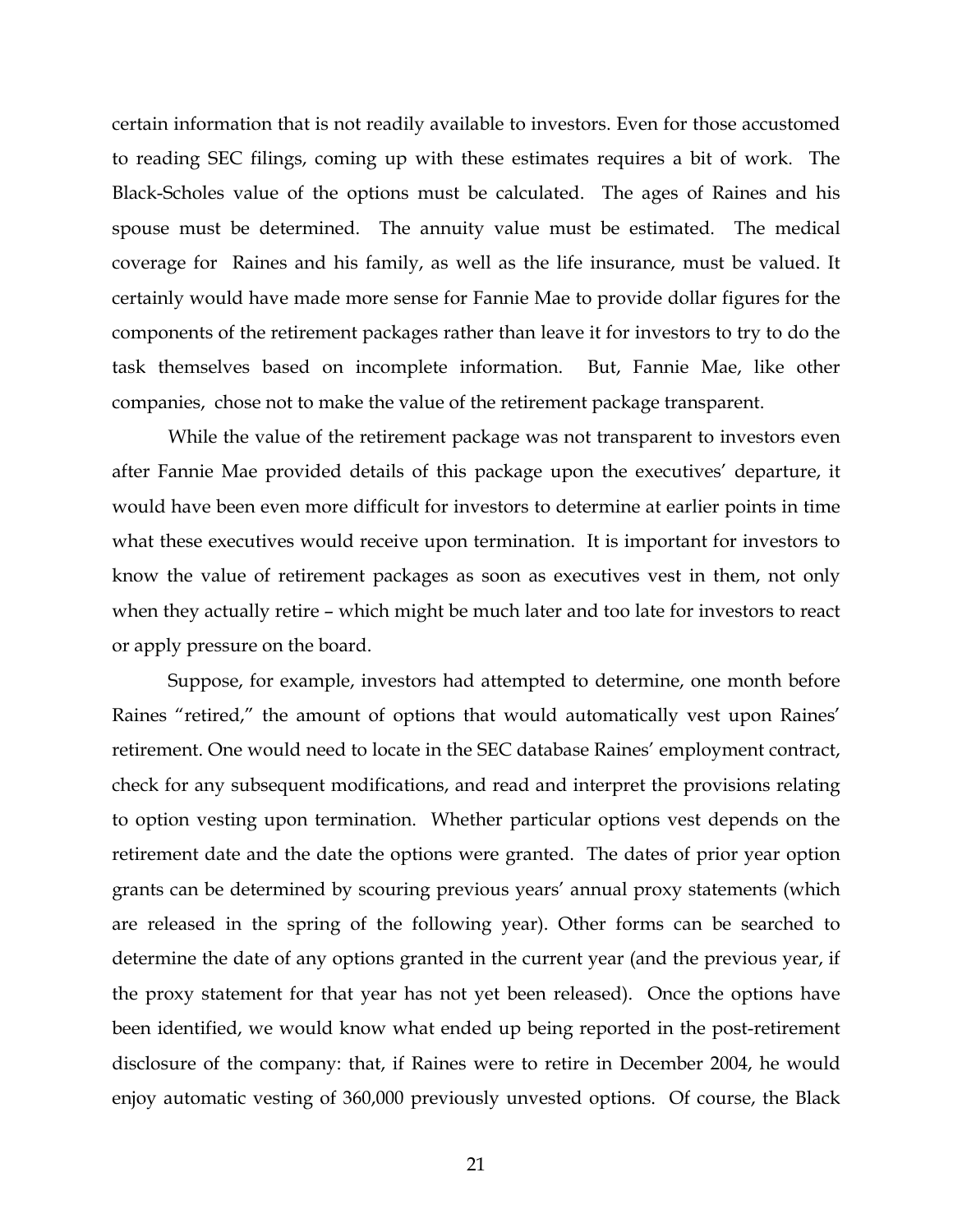Scholes value would still need to be calculated. It goes without saying that most shareholders and outside observers are unlikely to attempt to figure out which of Raines' options would automatically vest should he retire at the end of 2004, and the value of those options.

 Determining the amount of Raines' pension payments one month before he retired would also have taken a significant amount of work. An investor reading only the part on retirement plans in the annual proxy statement could have well received the impression that – based on Raines reported salary of \$992,00 and the formula generally used to calculate executives' pension payouts – Raines' pension would start only when he reached the age of sixty and would amount to approximately \$900,000 a year.20 But a discussion of Raines' compensation in another part of the proxy statement indicated that, for purposes of pension calculations, his salary would be deemed to be approximately \$1,140,000. And, his compensation contract, which was not filed with the annual proxy but rather with another form at another time, indicated that Raines' pension would be calculated under a more generous formula.21 Thus, the actual annual retirement payment is almost \$1.4 million per year. Moreover, a close reading of Raines' employment contract indicates that Raines, unlike other employees, could begin receiving full retirement payments even if he retired at age 55.

As we highlight in our book, the practice of providing executives large amounts of compensation through retirement packages whose value is not transparent is widespread. Most firms provide executives with generous supplemental retirement

<sup>&</sup>lt;sup>20</sup> The description of executives' pension plans in the annual proxy statements seemed to suggest that Raines was entitled to receive, at age 60, 60% of the sum of (a) his salary and (b) other compensation, up to 50% of his salary (where (a) and (b) are averaged over the three years in which his compensation was highest). It also indicated that executives retiring before age 60 generally receive a reduced benefit. In each year, Raines' other compensation exceeded his salary. The compensation table reports Raines' salary as \$992,000. One might think that Raines, who retired at age 55, was to receive, starting five years later, a retirement payment of 60% of approximately \$1.5 million, or about \$900,000.

 $21$  Raines compensation contract indicated that he would be entitled to receive 60% of the sum of (a) his deemed salary (\$1,140,000) plus (b) other compensation, up to 100% of his salary.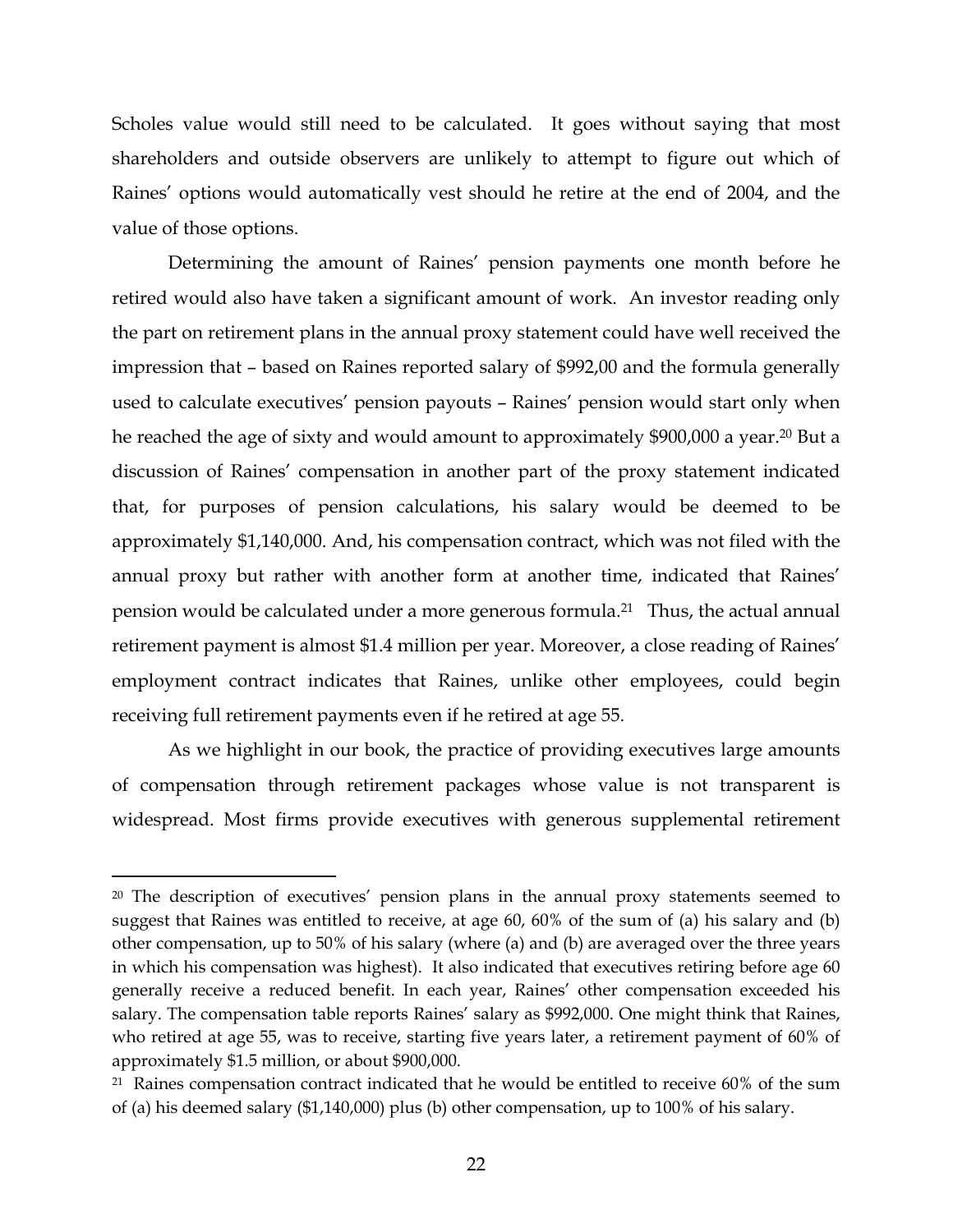plans.22 And, almost all firms have deferred compensation arrangements that can, at potentially significant expense to the firm, provide substantial tax-savings benefits to executives after they retire – benefits that are unrelated to the executives' own performance while they worked at the firm.23 These amounts never show up in firms' annual compensation tables. As a result, they are not reflected in most media coverage of executive compensation or in the standard datasets of executive compensation levels. Indeed, the camouflage consequences of retirement benefits might well explain their large use even though most of the retirement benefits given to executives do not enjoy the tax subsidy the government provides to company-sponsored retirement plans for other employees.

 Firms' ability to camouflage post-retirement compensation to executives could be reduced by improving the transparency of disclosure. While experts who take the time to do so may be able to calculate the monetary value of the various forms of retirement compensation provided to executives, these values are not as accessible to investors as the dollar values reported for many other forms of executive compensation, such as salary and bonus, which appear in firms' summary compensation tables. Firms should be required to attach monetary values to retirement payments as they vest and include these amounts in the annual summary compensation tables accompanying firms' proxy filings. In addition, firms should be required to provide a separate table indicating how much compensation and severance each highly paid executive would receive under the various termination scenarios contemplated in the employment contract (e.g., retirement, termination for cause).

<u>.</u>

<sup>22.</sup> Clark Consulting reports that approximately 70 percent of responding firms use SERPs. Clark Consulting, *Executive Benefits: A Survey of Current Trends: 2003 Results* (Jan. 2004), *available at* 

http://www.clarkconsulting.com/knowledgecenter/articles/benefits/10thannualsurvey.doc (last visited Nov. 11, 2004) [hereinafter Clark Consulting].

<sup>23.</sup> Clark Consulting reports that close to 93% of firms responding to a survey said they had such plans in 2002. Clark Consulting, *supra* note 21.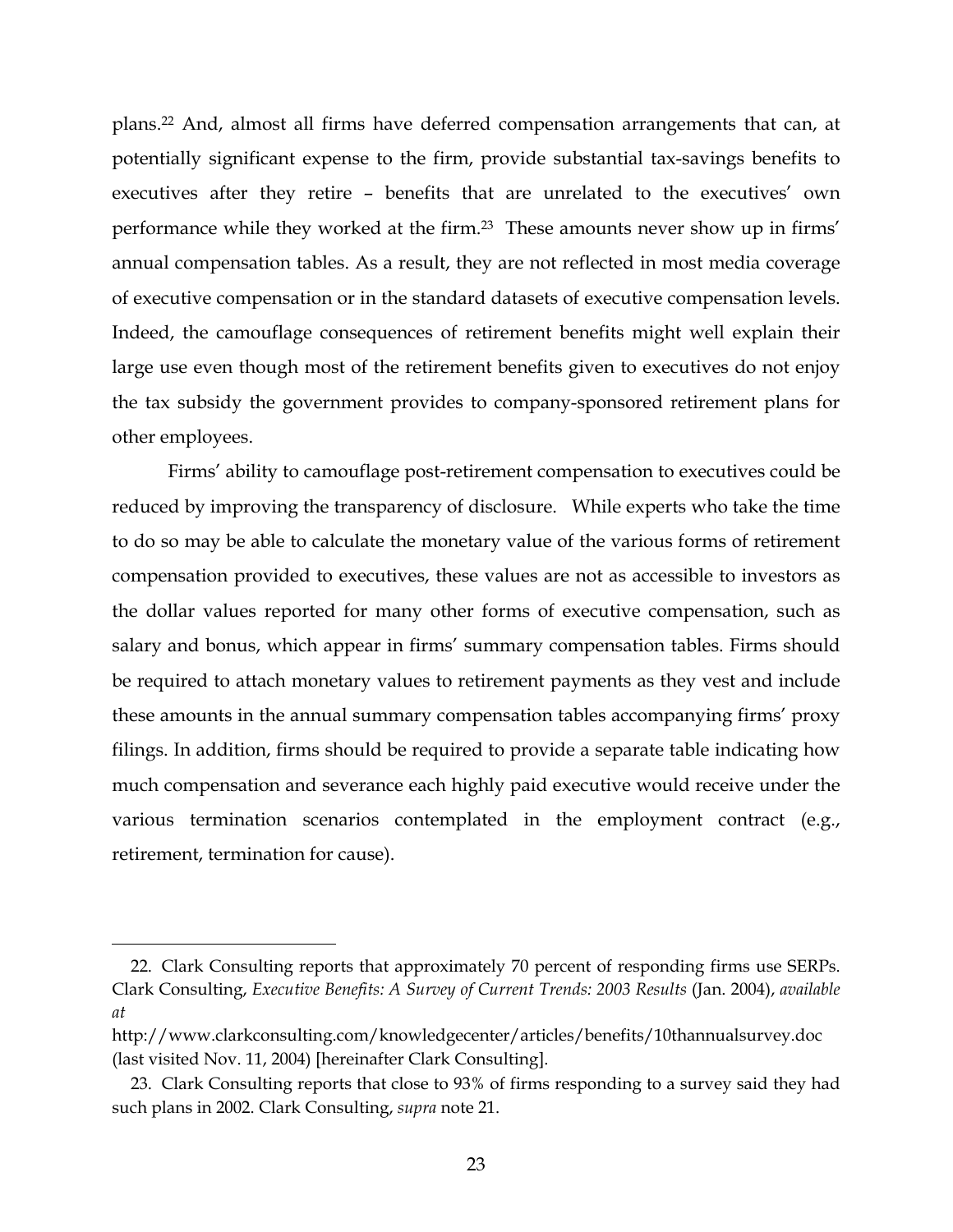A detailed description of our proposal can be found elsewhere.24 However, it is worth providing an example of how disclosure of one important type of payout – pensions – can be better disclosed. Pension payments are generally based on years of service and historic compensation levels. The actuarial value therefore usually increases each year. The annual buildup in value of an executive's retirement plan is not, under current rules, reported in firms' annually filed summary compensation table. The payments themselves, which are made after the executive retires, are similarly not reported in this table.

We propose requiring firms to add a column in the annual summary compensation table for retirement payments. This column would indicate, for each of the firm's highest paid executives, the amount by which the actuarial value of the executive's retirement plan increases each year. A firm should also provide an accompanying explanation of the reasons for the increase in actuarial value reported in the compensation table.

In addition, firms should be required to put all the information about postretirement payouts together to provide a complete picture of how much the executive would receive from the firm if she were to retire, be terminated for cause, or separate under other conditions at the end of the year. In particular, the SEC should require firms to publish a table showing the actuarial value of each high ranking executive's retirement package at the end of the year, the balances in any deferred compensation accounts, and the value of any post-retirement perks and consulting contract to which the executive would be entitled under each termination scenario described in the employment contract if she were to separate at year's end. This picture will better enable shareholders to form a judgment as to whether it is necessary for the firm to continue spending money to ensure that the executive has a comfortable retirement.

-

<sup>24</sup> *See Stealth Compensation*, *supra* note 16.